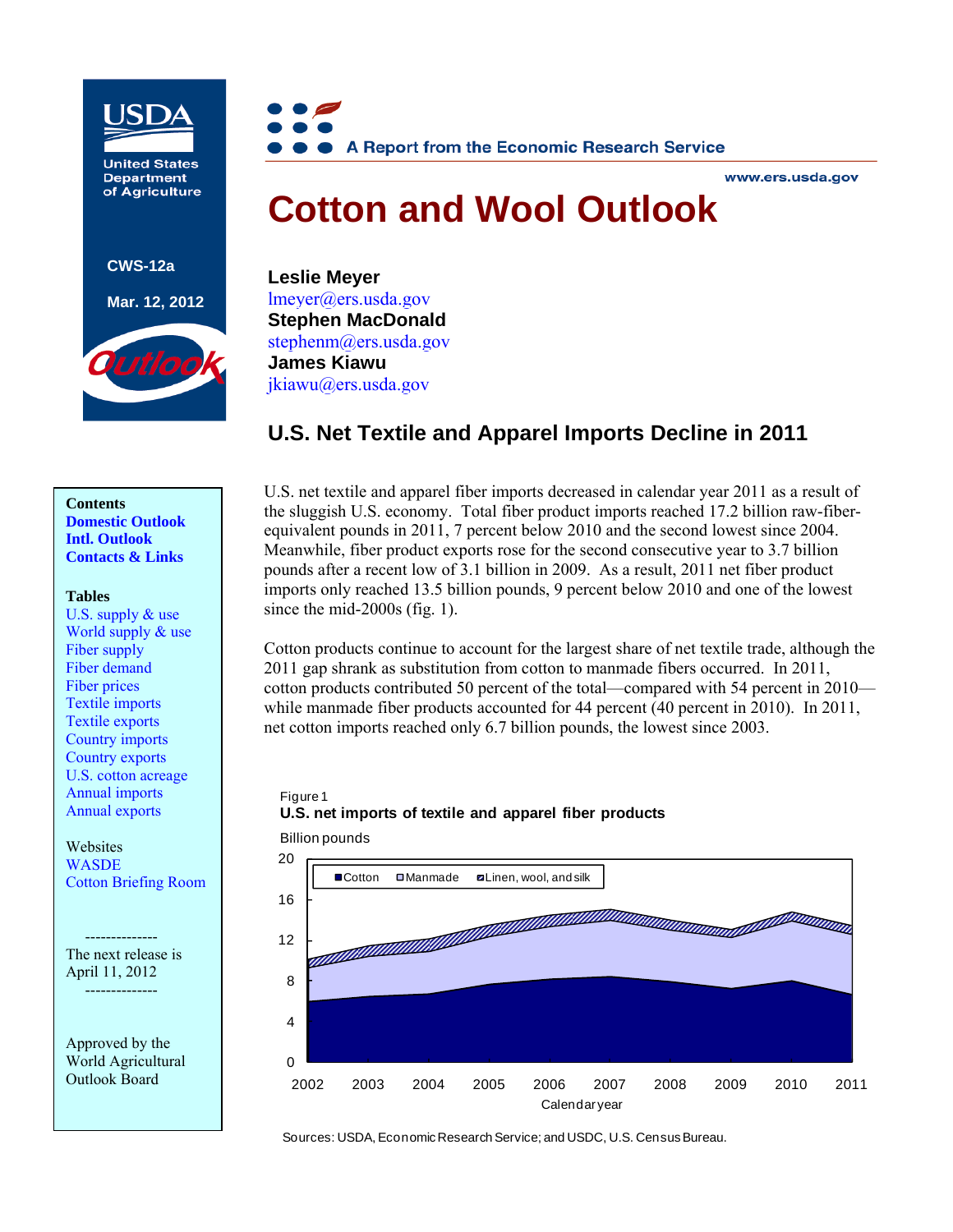# <span id="page-1-0"></span>**Domestic**

## *U.S. Cotton Supply and Demand Revised Slightly in March*

The U.S. cotton crop for 2011/12 remains estimated at 15.7 million bales (upland at 14.8 million bales and extra-long staple (ELS) at 846,000 bales), compared with last season's 18.1-million-bale crop. USDA will release final U.S. production estimates for the 2011 season on May 10th. Based on the current production estimate and beginning stocks of 2.6 million bales, this season's total cotton supply reached 18.3 million bales, 13 percent below last season.

Total U.S. cotton demand was reduced slightly in March to an estimated 14.4 million bales, 21 percent below 2010/11 and, if realized, the lowest since 1988/89. The estimate for U.S. cotton mill use during 2011/12 was reduced to 3.4 million bales, 500,000 below last season. Exports remain projected at 11 million bales, nearly 3.4 million below 2010/11.

Through the first half of the marketing year, U.S. textile mills only consumed 1.6 million bales of cotton, compared with about 2 million a year earlier. The macroeconomic uncertainties and the recent high cotton prices led to this season's expected reduction in cotton mill use. U.S. cotton mill use is projected to improve slightly in the second half of 2011/12 as the U.S. economy continues to improve and cotton prices are more competitive with polyester fibers.

U.S. cotton exports are forecast to decrease about 25 percent this season. The drought-reduced U.S. crop lowered exportable supplies and competition from more abundant foreign supplies is expected to reduce shipments to their lowest level in a decade (fig. 2). As a result, the share of global trade is projected to fall to 28.4 percent in 2011/12, 9 percentage points below the 5-year average and the lowest share since 2000/01. U.S. cotton exports through the first 7 months of the season have reached 5.7 million bales, compared with 8.0 million a year earlier. In addition, there were 5.7 million bales of cotton that had been sold but not yet

#### Figure 2 **U.S. cotton exports and share of global trade**



Source: USDA, *World Agricultural Supply and Demand Estimates* reports.

 $\mathcal{D}$ *Cotton and Wool Outlook*/CWS-12a/March 12, 2012 Economic Research Service, USDA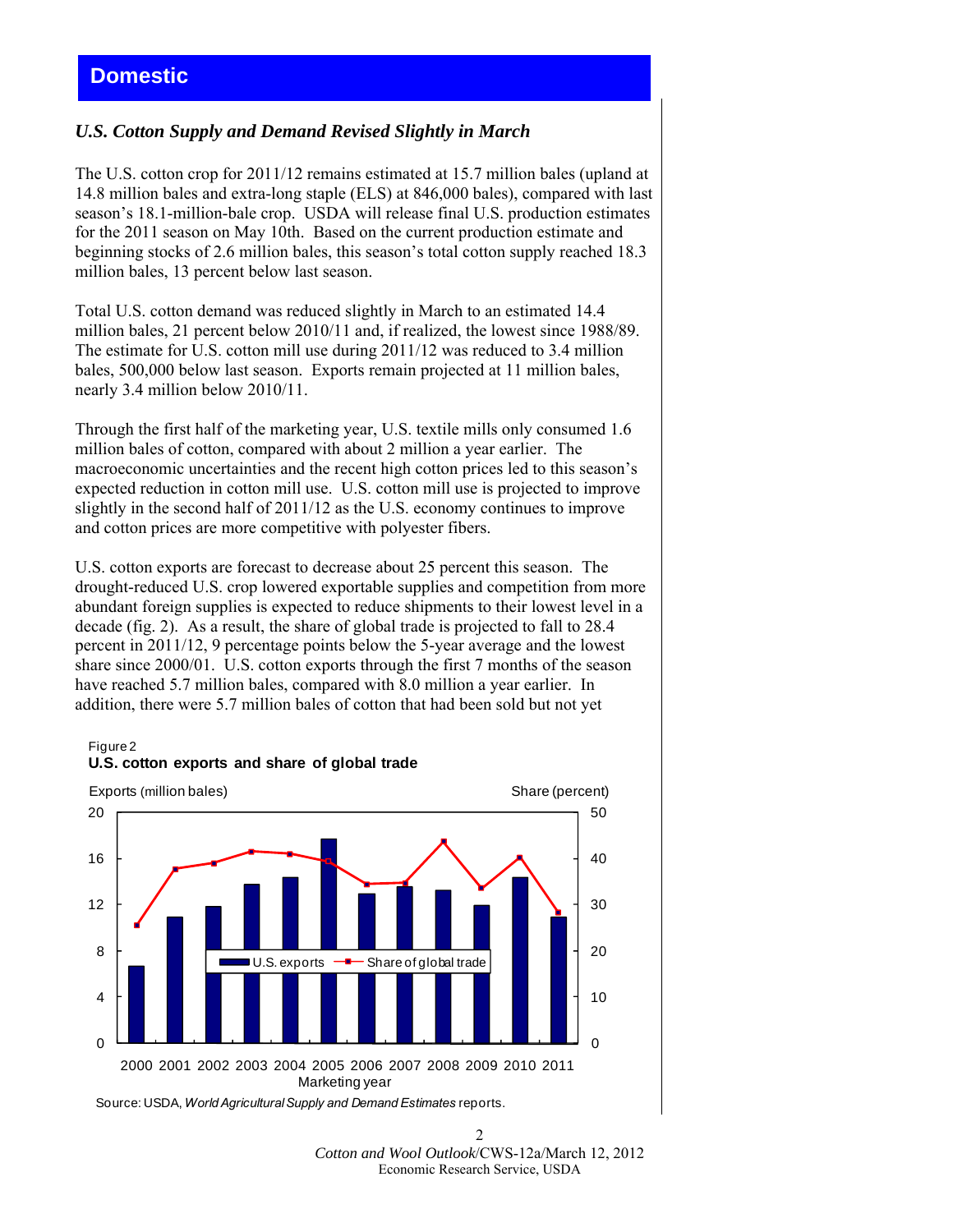shipped as of March 1st. Consequently, total commitments for 2011/12 now stand at approximately 11.4 million bales, compared with 15.6 million during the corresponding period in 2010/11.

## *Stocks Rise; Season-Average Price Range Narrowed*

With 2011/12 U.S. cotton production exceeding demand, ending stocks are projected to increase for the first time since 2007/08. For 2011/12, U.S. stocks are currently forecast at 3.9 million bales, 50 percent above last season's near-record low and the highest in 3 seasons. With ending stocks rising and demand declining this season, the 2011/12 stocks-to-use ratio is also projected to climb higher; the current stocks-to-use ratio equals 27 percent, above the last 2 seasons but well below the previous three seasons.

Despite higher stocks, the 2011/12 average price received by U.S. upland producers is expected to rise from last season's record level of 81.5 cents per pound. While lower world prices have prevailed this season, U.S. producers benefited from contracting early at high prices in the spring and summer of 2011. As a result, the upland price projection for 2011/12 ranges between 88 and 93 cents per pound.

## *U.S. Retail Cotton Consumption Falls in 2011*

U.S. calendar year 2011 domestic cotton consumption (mill use plus net textile imports) decreased after last year's gain, reaching 8.4 billion (raw-fiber-equivalent) pounds (fig. 3). The 2011 level represented a 15-percent reduction from 2010, which had risen 11 percent. The 2011 decline was largely the result of lower cotton product imports, although mill use and product exports also contributed to the decline. U.S. cotton product imports approached 8.6 billion pounds in 2011, the smallest in 9 years; cotton product exports rose slightly surpassing 1.8 billion pounds in 2011. As a result, the per capita estimate of retail consumption declined 5 pounds from 2010 to a 20-year low of 27 pounds per person in 2011.



Source: USDA calculations based on U.S. Dept. of Commerce, Census Bureau reports.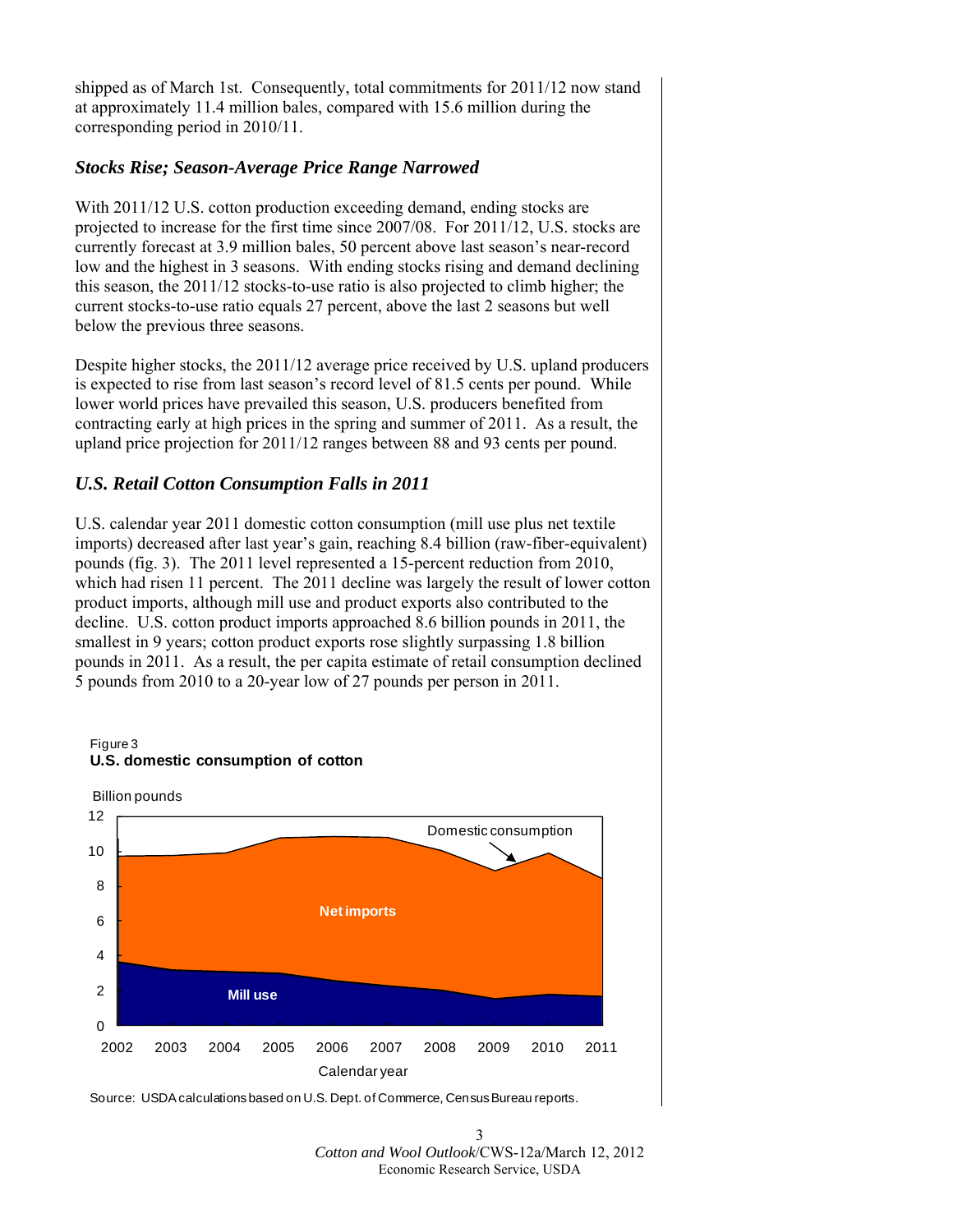## <span id="page-3-0"></span>*Global 2011/12 Crop To Reach a Record High*

Global 2011/12 cotton production is estimated to rise 6 percent from a year ago, to a record 123.6 million bales, as major producers, especially in the Southern Hemisphere, prepare for a bumper crops. This expected rebound in production is attributed mainly to relatively higher cotton prices at the time of planting, and relatively favorable weather conditions during the crop season.

China, the world's largest cotton producer, is estimated to produce 33.5 million bales in 2011/12, up 10 percent from the previous year when output plunged to a 5 year low. If realized, the 2011/12 crop will raise China's share of global production to 27 percent, slightly higher than the previous year's. China's 2011/12 area harvested is estimated at 5.5 million hectares, a 7-percent increase from a year ago.

Australia and Brazil are estimated to produce 4.8 million bales and 9.3 million bales in 2011/12, an increase of 14 percent and 3 percent, respectively, from a year earlier; both countries will produce record crops. The Southern Hemisphere countries are well positioned to respond to market intelligence about Northern Hemisphere supplies due to an almost 6-month differential in the cultivation and trading calendar between hemispheres. Australia's 2011/12 area is estimated at 580,000 hectares, down 2 percent from the previous year, but yields are estimated sharply higher due to improved irrigation. Brazil's estimated 2011/12 harvested area stands at 1.4 million hectares, unchanged from a year earlier.

India and Pakistan are expected to grow 27 million bales and 10.6 million bales in 2011/12, up 2 percent and 21 percent, respectively, from the previous year. For India, this will be an all-time high as producers expand area by 10 percent. Pakistan's area harvested is estimated to rise 14 percent from flood-reduced levels from a year ago to 3.2 million hectares. The United States and Uzbekistan are estimated to produce 15.7 million bales and 4.2 million bales in 2011/12, a 13-percent decrease for the United States and a 2 percent increase for Uzbekistan.

Global 2011/12 harvested cotton area is estimated at 35.7 million hectares, up 7 percent from the preceding year, and yield is estimated at 754 kg/ha.

## *World Cotton Trade To Continue Rebound in 2011/12*

World cotton exports are estimated at 38.8 million bales in 2011/12, an increase of 8 percent from a year ago, continuing a rebound which started 2 years ago. While shipments by some major exporters such as the United States and Uzbekistan are estimated to decline, increases from others are expected to result in a net increase in exports in 2011/12. Australia and Brazil are expected to export a record 4.0 million bales and 3.9 million bales in 2011/12, an increase of nearly 60 percent in Australia and nearly double in the previous year's volume in Brazil. A bumper crop in Brazil and a strong demand from China has boosted exports from the leading exporter in South America. India, the world's second-largest cotton exporter is expected to export 7.8 million bales in 2011/12, up 52 percent from a year ago. The

> *Cotton and Wool Outlook*/CWS-12a/March 12, 2012 Economic Research Service, USDA

4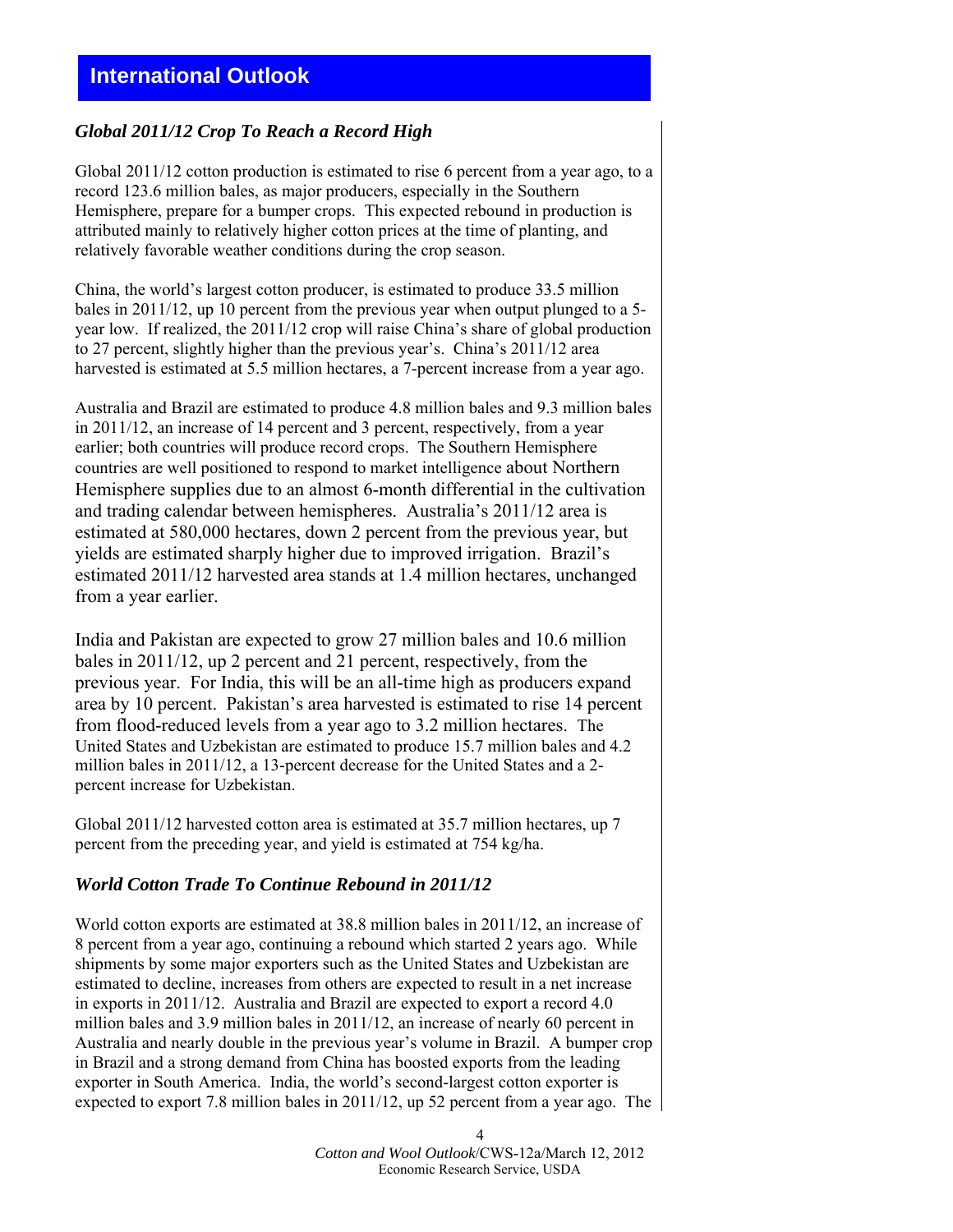United States, the world's top exporter, is expected to export 11.0 million bales in 2011/12, down 24 percent from the previous year, and the lowest in a decade. Uzbekistan's 2011/12 exports are expected to decline 2 percent from a year earlier to 2.6 million bales.

On March 5th, the Government of India imposed a ban on further exports due to new information reflecting increased estimates of exports during October 2011 through February 2012. The status of the ban is currently uncertain. USDA estimates India's 2011/12 exports at 7.8 million bales, a 52-percent increase from last season, based on an assumption that the ban will continue.

China is expected to import 18.5 million bales in 2011/12, up 54 percent from the previous year, as China's mills intensify imports to replace domestic supplies which have been purchased by the national reserve. If realized, China imports alone will account for 48 percent of global cotton trade, more than offsetting declining imports by other major importers. Bangladesh and Indonesia are expected to import nearly 3.3 million bales and 2.0 million bales in 2011/12, down 12 percent and 7 percent, respectively, from the preceding year. While this will be Bangladesh's lowest imports in 5 years, it will be Indonesia's lowest import volume in 14 years. Pakistan and Turkey are expected to import 1.0 million bales and 2.5 million bales in 2011/12, down 32 percent and 25 percent, respectively, from the previous year. South Korea's 2011/12 imports are estimated at nearly 1.2 million bales, an 11 percent increase from a year earlier.

## *Global 2011/12 Ending Stocks To Rise as Mill Use Dwindles*

Global 2011/12 cotton mill use is estimated to decline 5 percent from a year ago to 108.7 million bales, as demand by several major users has weakened in response to the uncertain global economic outlook and cotton's loss of fiber share to polyester. Brazil is expected to consume 4.0 million bales in 2011/12, down 5 percent from the previous year. China, the world's leading spinner, is expected to consume 43.5 million bales, down 5 percent from the preceding year. If realized, this will be China's lowest mill use in 7 years, leaving the Nation's share of global cotton consumption at 40 percent, slightly higher than the previous year. India, the world's second largest spinner is expected to consume 19.5 million bales, down 7 percent from the previous year's record. Pakistan's 2011/12 mill use is estimated at 10.3 million bales, a 3-percent rebound from the preceding year. Turkey and the United States are expected to use 5.3 million bales and 3.4 million bales in 2011/12, down 5 percent and 13 percent, respectively, from a year earlier.

World 2011/12 ending stocks are estimated at 62.3 million bales, up 32 percent from a year ago, due to a combination of rising global production and declining mill use (fig. 4). In 2011/12, global production will outpace mill use by 14.9 million bales, the highest on record, resulting in a rebound in world stocks. Stock-toconsumption is estimated at 57 percent, up 16 percentage points from the previous year. As a result, global cotton prices have been weakening, as indicated by Cotlook's A-index average to date of about of \$1.06 in 2011/12, compared with \$1.65 in the previous year.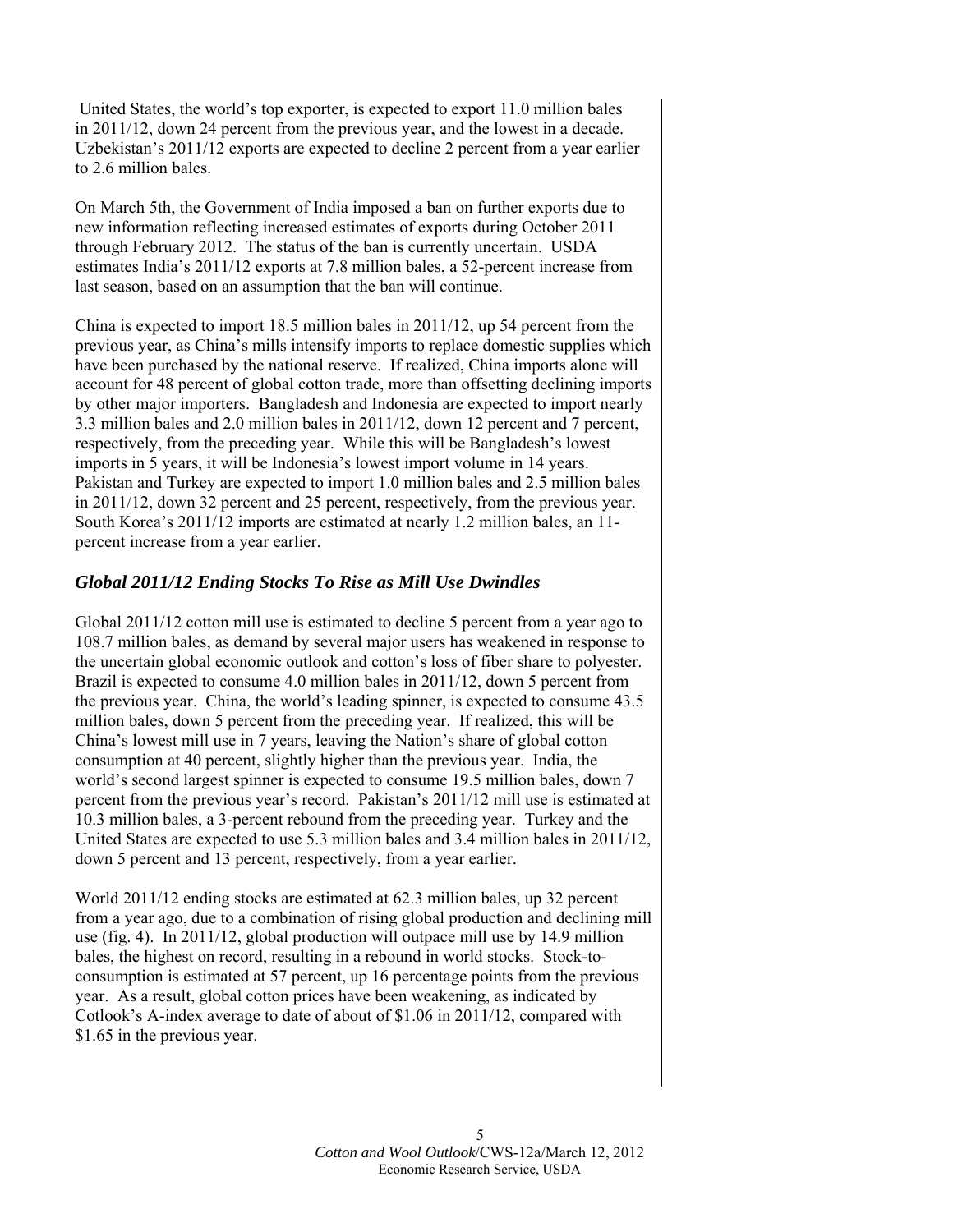



Source: USDA, *World Agricultural Supply and Demand Estimates* reports.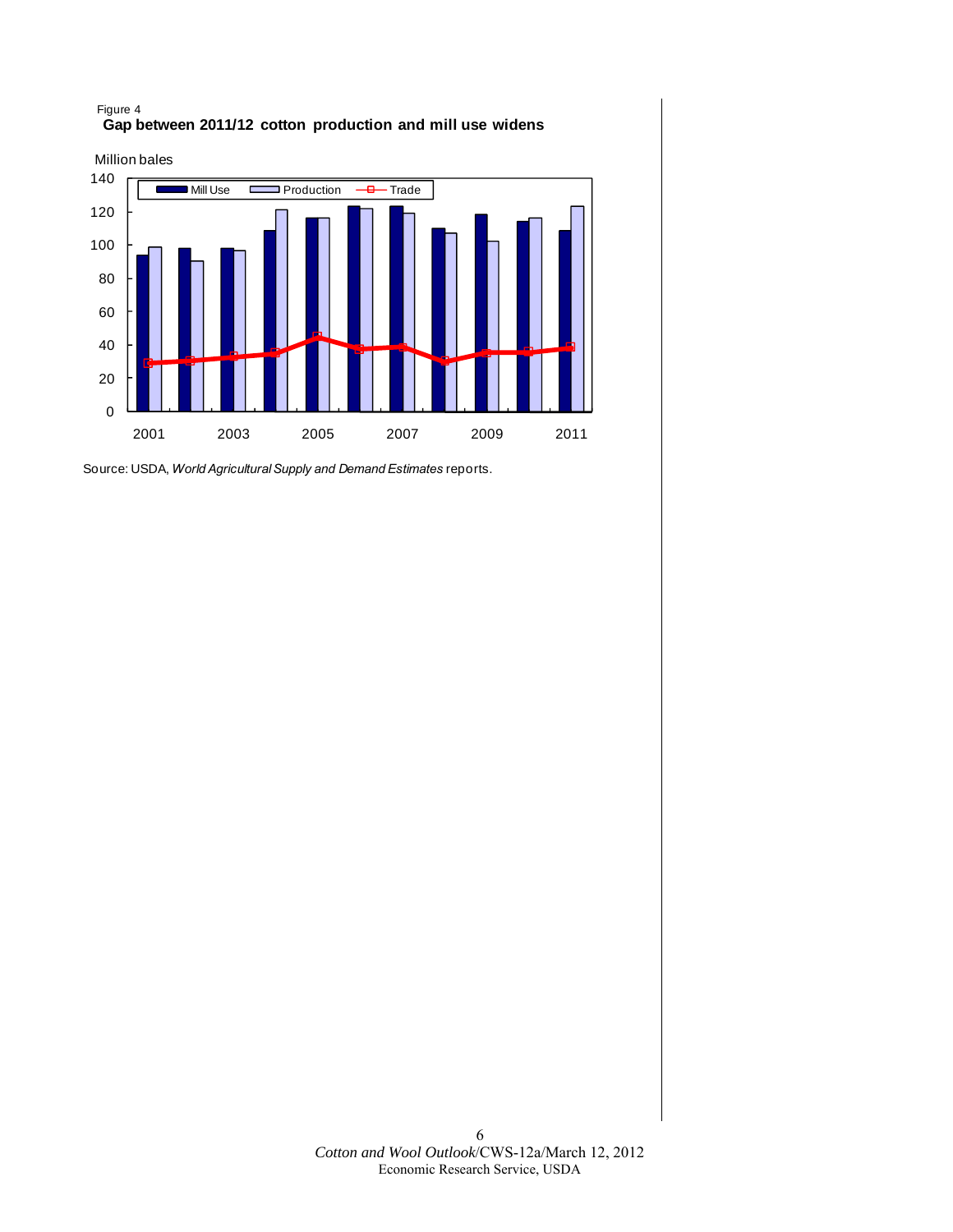#### <span id="page-6-0"></span>**Contact Information**

Leslie Meyer (U.S. cotton and textiles), (202) 694-5307, lmeyer@ers.usda.gov Stephen MacDonald (foreign cotton), (202) 694-5305, stephenm@ers.usda.gov James Kiawu (cotton trade), (202) 694-5273, [jkiawu@ers.usda.gov](mailto: jkiawu@ers.usda.gov) Erma McCray (web publishing) (202) 694-53[06 ejmccray@ers.usda.g](mailto: ejmccray@ers.usda.gov)ov

#### **Subscription Information**

Subscribe to ERS e-mail notification service at [http://www.ers.usda.gov/updates/ t](http://www.ers.usda.gov/updates/)o receive timely notification of newsletter availability. Printed copies can be purchased from the USDA Order Desk by calling 1-800-363-2068 (specify the issue number). To order printed copies of the five field crop newsletters—cotton and wool, feed, rice, oil crops, and wheat—as a series, specify series SUB-COR-4043.

#### *Data*

Monthly tables from *Cotton and Wool Outlook* are available in Excel (.xls) spreadsheets at [http://www.ers.usda.gov/briefing/cotton/Data/data.htm.](http://www.ers.usda.gov/briefing/cotton/data.htm) These tables contain the latest data on the production, use, imports, exports, prices, and textile trade of cotton and other fibers.

## *Related Websites*

WASDE <http://usda.mannlib.cornell.edu/MannUsda/viewDocumentInfo.do?documentID=1194>

Cotton Briefing Room <http://www.ers.usda.gov/briefing/cotton/>

 Cotton and Wool Outlook <http://usda.mannlib.cornell.edu/MannUsda/viewDocumentInfo.do?documentID=1281>

 The U.S. Department of Agriculture (USDA) prohibits discrimination in all its programs and activities on the basis of race, color, national origin, age, disability, and where applicable, sex, marital status, familial status, parental status, religion, sexual orientation, genetic information, political beliefs, reprisal, or because all or a part of an indidual's income is derived from any public assistance program. (Not all prohibited bases apply to all programs.) Persons with disabilities who require alternative means for communication of program information (Braille, large print, audiotape, etc.) should contact USDA's TARGET Center at (202) 720-2600 (voice and TDD). To file a complaint of discrimination, write to USDA, Director, Office of Civil Rights, 1400 Independence Avenue, SW, Washington, DC 20250-9410 or call (800) 795-3272 (voice) or (202) 720-6382 (TDD). USDA is an equal opportunity provider and employer.

#### **E-mail Notification**

Readers of ERS outlook reports have two ways they can receive an e-mail notice about release of reports and associated data.

• Receive timely notification (soon after the report is posted on the web) via USDA's Economics, Statistics and Market Information System (which is housed at Cornell University's Mann Library). Go to [http://usda.mannlib.cornell.edu/Mann](http://usda.mannlib.cornell.edu/MannUsda/aboutEmailService.do) [Usda/aboutEmailService.do](http://usda.mannlib.cornell.edu/MannUsda/aboutEmailService.do) and follow the instructions to receive e-mail notices about ERS, Agricultural Marketing Service, National Agricultural Statistics Service, and World Agricultural Outlook Board products.

• Receive weekly notification (on Friday afternoon) via the ERS website. Go to

[http://www.ers.usda.gov/Updates/](http://www.ers.usda.gov/updates/) and follow the instructions to receive notices about ERS outlook reports, Amber Waves magazine, and other reports and data products on specific topics. ERS also offers RSS (really simple syndication) feeds for all ERS products. Go to

<http://www.ers.usda.gov/rss/>to get started.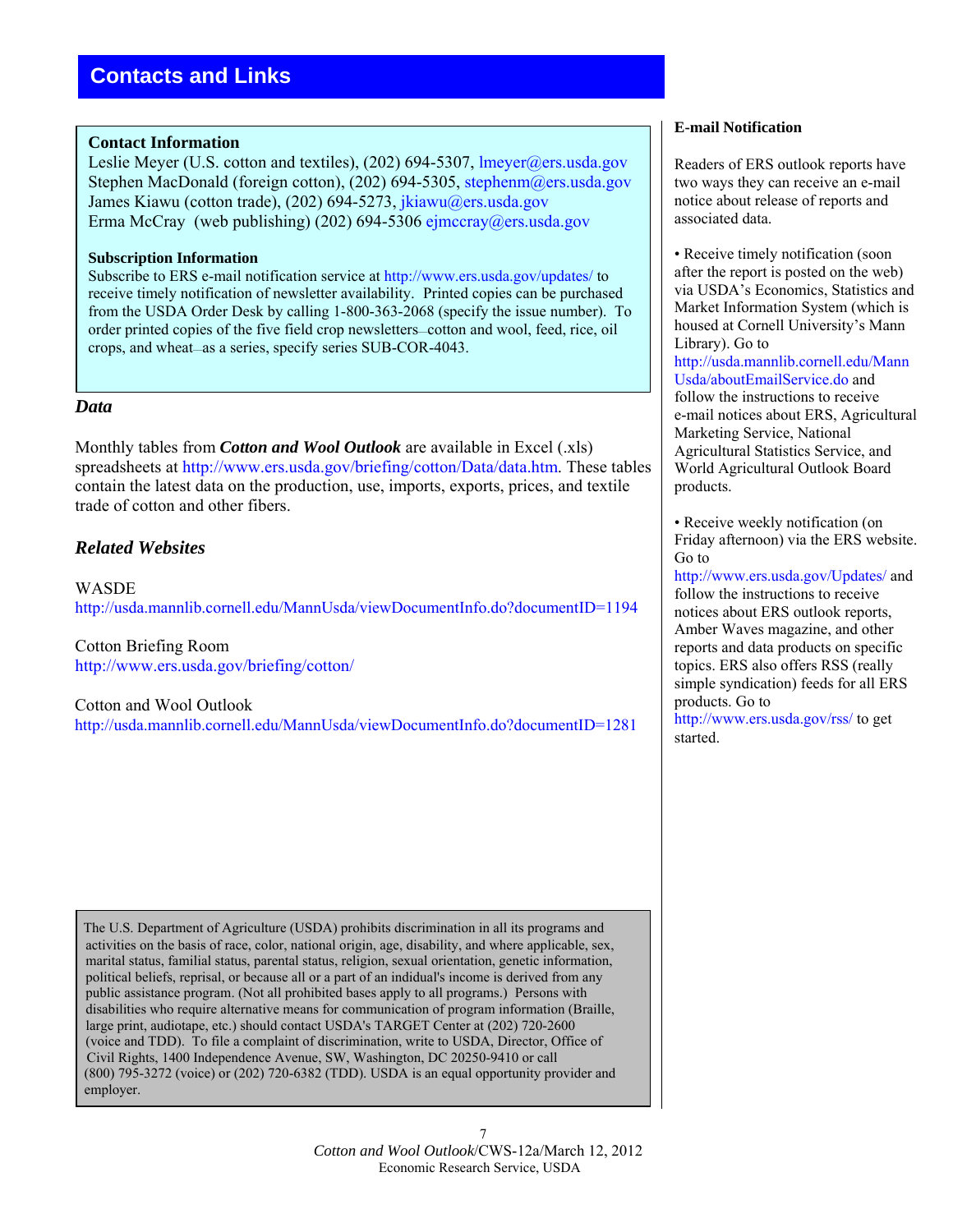| Feb.<br>2010/11<br>Item<br>Jan.<br><b>Million acres</b><br>Upland:<br>10.770<br>Planted<br>14.426<br>14.426<br>14.426<br>10.497<br>9.444<br>9.444<br>9.444<br>Harvested<br>Pounds<br>Yield/harvested acre<br>805<br>754<br>754<br>754<br>Million 480-lb. bales<br>Beginning stocks<br>2.572<br>2.572<br>2.572<br>2.929<br>Production<br>17.600<br>14.828<br>14.828<br>14.828<br>17.405<br>17.405<br>17.415<br>Total supply 1/<br>20.531<br>3.874<br>3.575<br>3.475<br>3.375<br>Mill use<br>10.350<br>Exports<br>13.881<br>10.350<br>10.350<br>Total use<br>17.755<br>13.925<br>13.825<br>13.725<br>2.572<br>3.701<br>Ending stocks 2/<br>3.496<br>3.596<br>Percent<br>Stocks-to-use ratio<br>14.5<br>25.1<br>26.0<br>27.0<br>1,000 acres<br>Extra-long staple:<br>Planted<br>204.2<br>306.4<br>306.4<br>306.4<br>Harvested<br>201.7<br>303.9<br>303.9<br>303.9<br>Pounds<br>Yield/harvested acre<br>1,200<br>1,336<br>1,336<br>1,336 |  |  | 2011/12 |      |  |  |
|--------------------------------------------------------------------------------------------------------------------------------------------------------------------------------------------------------------------------------------------------------------------------------------------------------------------------------------------------------------------------------------------------------------------------------------------------------------------------------------------------------------------------------------------------------------------------------------------------------------------------------------------------------------------------------------------------------------------------------------------------------------------------------------------------------------------------------------------------------------------------------------------------------------------------------------|--|--|---------|------|--|--|
|                                                                                                                                                                                                                                                                                                                                                                                                                                                                                                                                                                                                                                                                                                                                                                                                                                                                                                                                      |  |  |         | Mar. |  |  |
|                                                                                                                                                                                                                                                                                                                                                                                                                                                                                                                                                                                                                                                                                                                                                                                                                                                                                                                                      |  |  |         |      |  |  |
|                                                                                                                                                                                                                                                                                                                                                                                                                                                                                                                                                                                                                                                                                                                                                                                                                                                                                                                                      |  |  |         |      |  |  |
|                                                                                                                                                                                                                                                                                                                                                                                                                                                                                                                                                                                                                                                                                                                                                                                                                                                                                                                                      |  |  |         |      |  |  |
|                                                                                                                                                                                                                                                                                                                                                                                                                                                                                                                                                                                                                                                                                                                                                                                                                                                                                                                                      |  |  |         |      |  |  |
|                                                                                                                                                                                                                                                                                                                                                                                                                                                                                                                                                                                                                                                                                                                                                                                                                                                                                                                                      |  |  |         |      |  |  |
|                                                                                                                                                                                                                                                                                                                                                                                                                                                                                                                                                                                                                                                                                                                                                                                                                                                                                                                                      |  |  |         |      |  |  |
|                                                                                                                                                                                                                                                                                                                                                                                                                                                                                                                                                                                                                                                                                                                                                                                                                                                                                                                                      |  |  |         |      |  |  |
|                                                                                                                                                                                                                                                                                                                                                                                                                                                                                                                                                                                                                                                                                                                                                                                                                                                                                                                                      |  |  |         |      |  |  |
|                                                                                                                                                                                                                                                                                                                                                                                                                                                                                                                                                                                                                                                                                                                                                                                                                                                                                                                                      |  |  |         |      |  |  |
|                                                                                                                                                                                                                                                                                                                                                                                                                                                                                                                                                                                                                                                                                                                                                                                                                                                                                                                                      |  |  |         |      |  |  |
|                                                                                                                                                                                                                                                                                                                                                                                                                                                                                                                                                                                                                                                                                                                                                                                                                                                                                                                                      |  |  |         |      |  |  |
|                                                                                                                                                                                                                                                                                                                                                                                                                                                                                                                                                                                                                                                                                                                                                                                                                                                                                                                                      |  |  |         |      |  |  |
|                                                                                                                                                                                                                                                                                                                                                                                                                                                                                                                                                                                                                                                                                                                                                                                                                                                                                                                                      |  |  |         |      |  |  |
|                                                                                                                                                                                                                                                                                                                                                                                                                                                                                                                                                                                                                                                                                                                                                                                                                                                                                                                                      |  |  |         |      |  |  |
|                                                                                                                                                                                                                                                                                                                                                                                                                                                                                                                                                                                                                                                                                                                                                                                                                                                                                                                                      |  |  |         |      |  |  |
|                                                                                                                                                                                                                                                                                                                                                                                                                                                                                                                                                                                                                                                                                                                                                                                                                                                                                                                                      |  |  |         |      |  |  |
|                                                                                                                                                                                                                                                                                                                                                                                                                                                                                                                                                                                                                                                                                                                                                                                                                                                                                                                                      |  |  |         |      |  |  |
|                                                                                                                                                                                                                                                                                                                                                                                                                                                                                                                                                                                                                                                                                                                                                                                                                                                                                                                                      |  |  |         |      |  |  |
|                                                                                                                                                                                                                                                                                                                                                                                                                                                                                                                                                                                                                                                                                                                                                                                                                                                                                                                                      |  |  |         |      |  |  |
|                                                                                                                                                                                                                                                                                                                                                                                                                                                                                                                                                                                                                                                                                                                                                                                                                                                                                                                                      |  |  |         |      |  |  |
|                                                                                                                                                                                                                                                                                                                                                                                                                                                                                                                                                                                                                                                                                                                                                                                                                                                                                                                                      |  |  |         |      |  |  |
|                                                                                                                                                                                                                                                                                                                                                                                                                                                                                                                                                                                                                                                                                                                                                                                                                                                                                                                                      |  |  |         |      |  |  |
| 1,000 480-lb. bales                                                                                                                                                                                                                                                                                                                                                                                                                                                                                                                                                                                                                                                                                                                                                                                                                                                                                                                  |  |  |         |      |  |  |
| 18<br>28<br>28<br>Beginning stocks<br>28                                                                                                                                                                                                                                                                                                                                                                                                                                                                                                                                                                                                                                                                                                                                                                                                                                                                                             |  |  |         |      |  |  |
| Production<br>504<br>846<br>846<br>846                                                                                                                                                                                                                                                                                                                                                                                                                                                                                                                                                                                                                                                                                                                                                                                                                                                                                               |  |  |         |      |  |  |
| Total supply 1/<br>529<br>879<br>879<br>874                                                                                                                                                                                                                                                                                                                                                                                                                                                                                                                                                                                                                                                                                                                                                                                                                                                                                          |  |  |         |      |  |  |
| 25<br>Mill use<br>26<br>25<br>25                                                                                                                                                                                                                                                                                                                                                                                                                                                                                                                                                                                                                                                                                                                                                                                                                                                                                                     |  |  |         |      |  |  |
| Exports<br>495<br>650<br>650<br>650                                                                                                                                                                                                                                                                                                                                                                                                                                                                                                                                                                                                                                                                                                                                                                                                                                                                                                  |  |  |         |      |  |  |
| Total use<br>521<br>675<br>675<br>675                                                                                                                                                                                                                                                                                                                                                                                                                                                                                                                                                                                                                                                                                                                                                                                                                                                                                                |  |  |         |      |  |  |
| Ending stocks 2/<br>28<br>204<br>204<br>199                                                                                                                                                                                                                                                                                                                                                                                                                                                                                                                                                                                                                                                                                                                                                                                                                                                                                          |  |  |         |      |  |  |
| Percent                                                                                                                                                                                                                                                                                                                                                                                                                                                                                                                                                                                                                                                                                                                                                                                                                                                                                                                              |  |  |         |      |  |  |
| 5.4<br>30.2<br>29.4<br>Stocks-to-use ratio<br>30.2                                                                                                                                                                                                                                                                                                                                                                                                                                                                                                                                                                                                                                                                                                                                                                                                                                                                                   |  |  |         |      |  |  |

#### <span id="page-7-0"></span>Table 1--U.S. cotton supply and use estimates

1/ Includes imports. 2/ Includes unaccounted.

Last update: 03/12/12.

Sources: USDA, World Agricultural Outlook Board; and USDC, U.S. Census Bureau.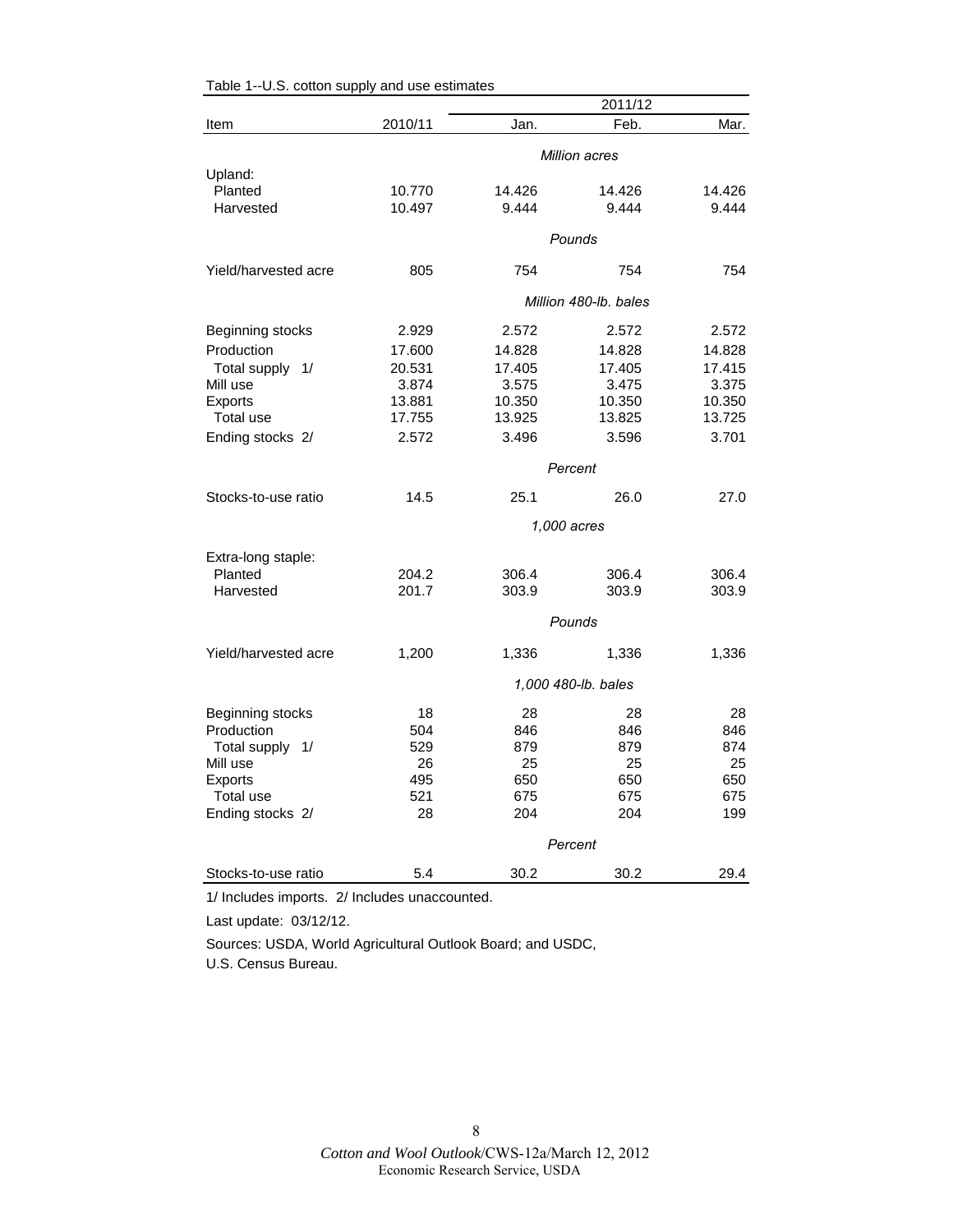|                      |         |                       | 2011/12 |        |  |
|----------------------|---------|-----------------------|---------|--------|--|
| Item                 | 2010/11 | Jan.                  | Feb.    | Mar.   |  |
|                      |         | Million 480-lb, bales |         |        |  |
| Supply:              |         |                       |         |        |  |
| Beginning stocks--   |         |                       |         |        |  |
| World                | 45.34   | 45.35                 | 46.99   | 47.26  |  |
| Foreign              | 42.39   | 42.75                 | 44.39   | 44.66  |  |
| Production--         |         |                       |         |        |  |
| World                | 116.56  | 122.84                | 123.34  | 123.64 |  |
| Foreign              | 98.45   | 107.16                | 107.67  | 107.97 |  |
| Imports--            |         |                       |         |        |  |
| World                | 35.69   | 36.51                 | 37.42   | 38.77  |  |
| Foreign              | 35.68   | 36.50                 | 37.41   | 38.75  |  |
| Use:                 |         |                       |         |        |  |
| Mill use--           |         |                       |         |        |  |
| World                | 114.51  | 109.99                | 109.71  | 108.72 |  |
| Foreign              | 110.61  | 106.39                | 106.21  | 105.32 |  |
| Exports--            |         |                       |         |        |  |
| World                | 35.75   | 36.52                 | 37.42   | 38.77  |  |
| Foreign              | 21.37   | 25.52                 | 26.42   | 27.77  |  |
| Ending stocks--      |         |                       |         |        |  |
| World                | 47.26   | 58.35                 | 60.77   | 62.32  |  |
| Foreign              | 44.66   | 54.65                 | 56.97   | 58.42  |  |
|                      |         | Percent               |         |        |  |
| Stocks-to-use ratio: |         |                       |         |        |  |
| World                | 41.3    | 53.1                  | 55.4    | 57.3   |  |
| Foreign              | 40.4    | 51.4                  | 53.6    | 55.5   |  |

<span id="page-8-0"></span>

Last update: 03/12/12.

Source: USDA, World Agricultural Outlook Board.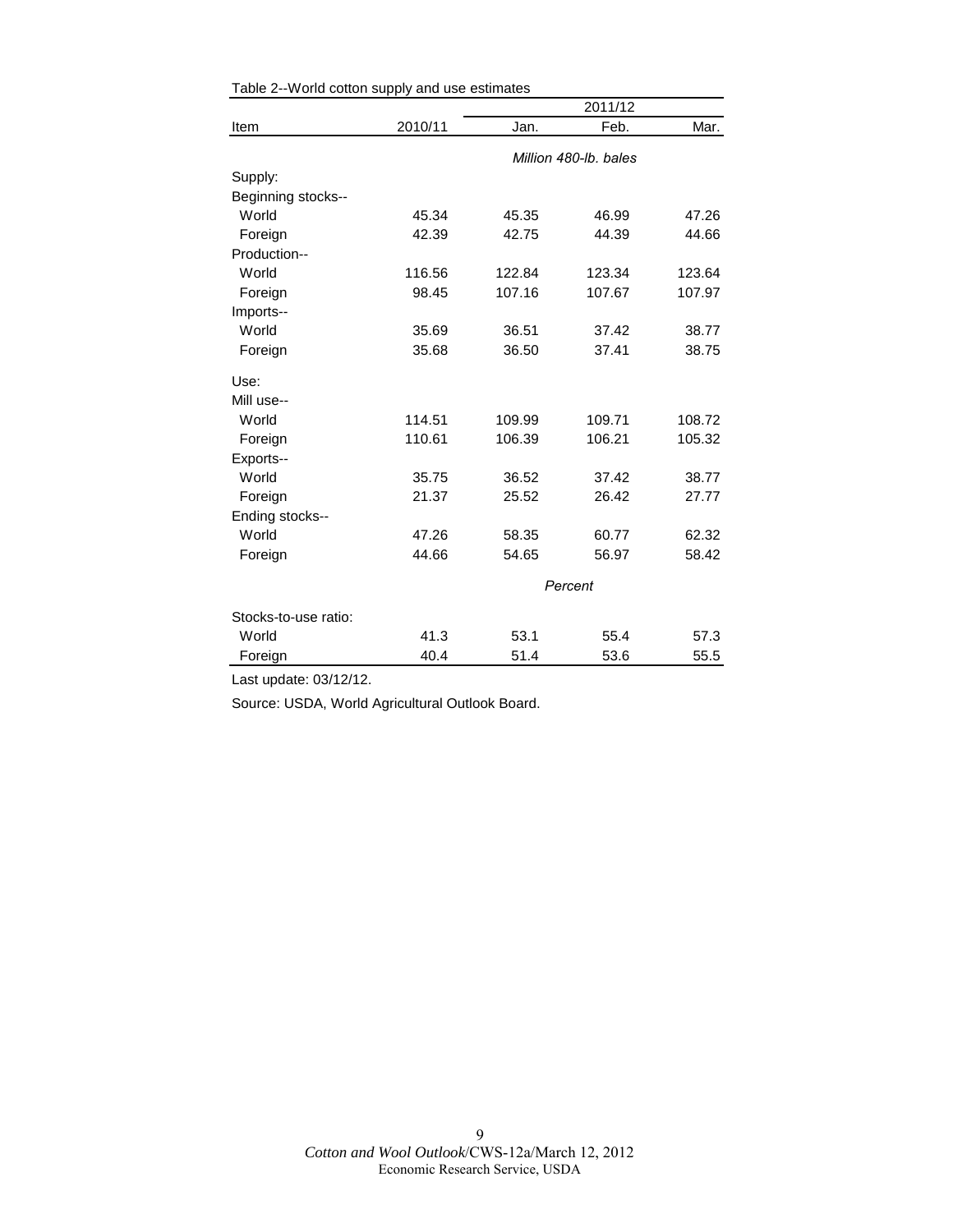|                         |           | 2011                | 2012      | 2011      |
|-------------------------|-----------|---------------------|-----------|-----------|
| Item                    | Nov.      | Dec.                | Jan.      | Jan.      |
|                         |           | 1,000 480-lb. bales |           |           |
| Cotton:                 |           |                     |           |           |
| Ginnings                | 5,341     | 2,306               | 878       | 1,109     |
| Imports since August 1  | 3.7       | 9.8                 | 9.8       | 2.0       |
| Stocks, beginning       | 7,089     | 11,396              | 12,612    | 13,592    |
| At mills                | NA.       | <b>NA</b>           | NA        | 150       |
| Public storage          | NA.       | <b>NA</b>           | NA        | 11,621    |
| CCC stocks              | 1,976     | 3,744               | 4,368     | 4,576     |
|                         |           | Million pounds      |           |           |
| Manmade:                |           |                     |           |           |
| Production              | 439.7     | 382.0               | 474.9     | 536.2     |
| Noncellulosic           | 439.7     | 382.0               | 474.9     | 536.2     |
| Cellulosic              | <b>NA</b> | <b>NA</b>           | <b>NA</b> | <b>NA</b> |
| Total since January 1   | 4,957.4   | 5,339.4             | 5,814.3   | 6,557.0   |
|                         |           |                     |           |           |
|                         |           | 2011                |           | 2010      |
|                         | Oct.      | Nov.                | Dec.      | Dec.      |
|                         |           | Million pounds      |           |           |
| Raw fiber imports:      | 139.7     | 131.6               | 128.0     | 125.9     |
| Noncellulosic           | 125.6     | 119.8               | 117.5     | 114.3     |
| Cellulosic              | 14.1      | 11.8                | 10.5      | 11.6      |
| Total since January 1   | 1,475.1   | 1,606.7             | 1,734.7   | 1,814.0   |
|                         |           | 1,000 pounds        |           |           |
| Wool and mohair:        |           |                     |           |           |
| Raw wool imports, clean | 1,168.2   | 635.5               | 426.1     | 385.4     |
| 48s-and-finer           | 570.8     | 266.1               | 107.3     | 184.1     |
| Not-finer-than-46s      | 597.4     | 369.4               | 318.8     | 201.3     |
| Total since January 1   | 7,406.6   | 8,042.1             | 8,468.2   | 8,036.1   |
| Wool top imports        | 239.1     | 297.9               | 309.0     | 257.5     |
| Total since January 1   | 2,909.7   | 3,207.6             | 3,516.6   | 3,952.3   |
| Mohair imports, clean   | 0.0       | 0.0                 | 0.0       | 1.5       |
| Total since January 1   | 2.9       | 2.9                 | 2.9       | 2.0       |

<span id="page-9-0"></span>Table 3--U.S. fiber supply

NA = Not available.

Last update: 03/12/12.

Sources: USDA, National Agricultural Statistics Service; USDC, U.S. Census Bureau; and *Fiber Organon.*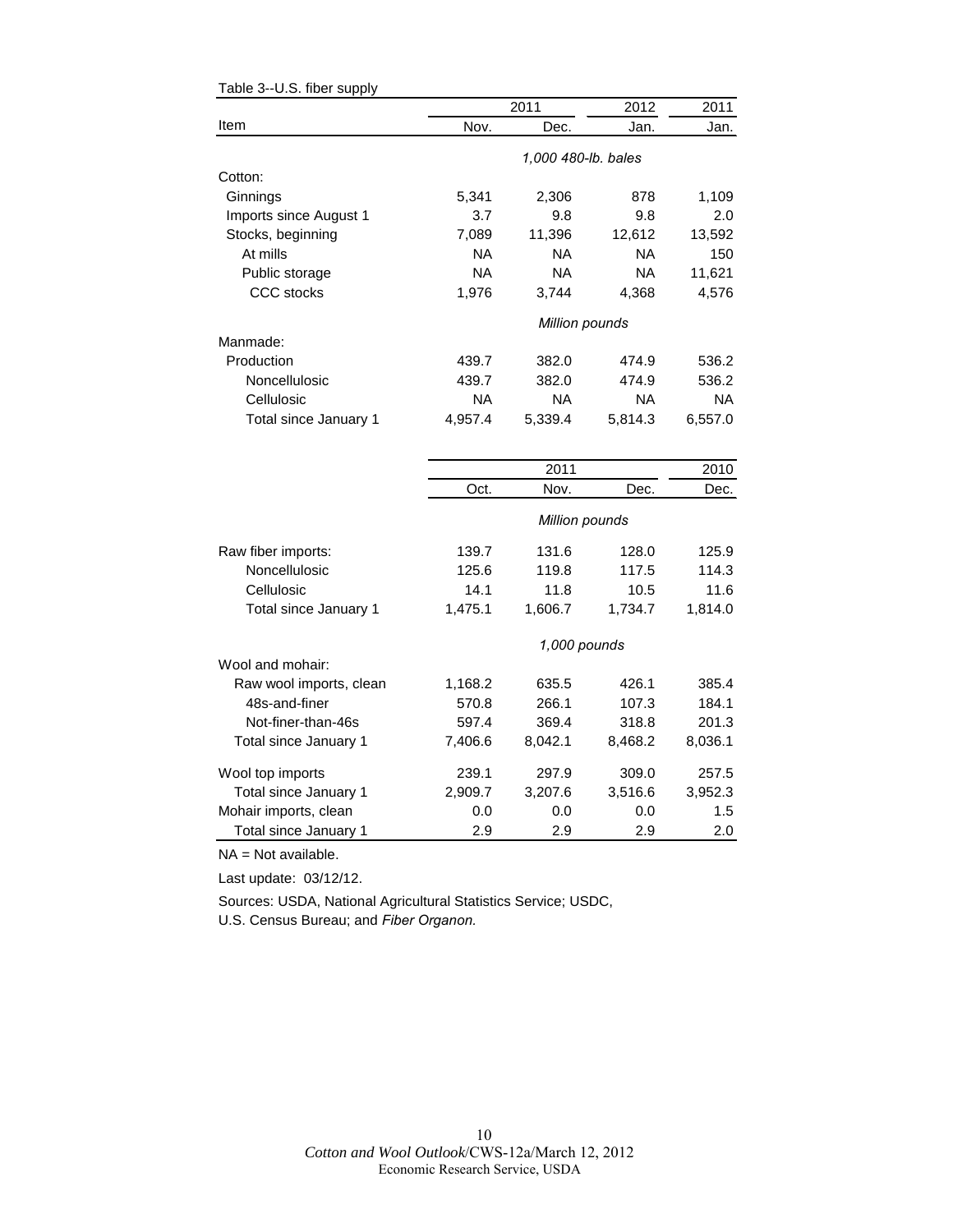| Table 4--0.5. fiber demand  | 2011    |                     | 2012    | 2011    |
|-----------------------------|---------|---------------------|---------|---------|
| Item                        | Nov.    | Dec.                | Jan.    | Jan.    |
|                             |         |                     |         |         |
|                             |         | 1,000 480-lb. bales |         |         |
| Cotton:                     |         |                     |         |         |
| All consumed by mills 1/    | 264     | 190                 | 308     | 333     |
| Total since August 1        | 1,148   | 1,338               | 1,646   | 2,002   |
| Daily rate                  | 12.0    | 8.7                 | 14.0    | 15.9    |
| Upland consumed by mills 1/ | 263     | 188                 | 307     | 332     |
| Total since August 1        | 1,142   | 1,330               | 1,636   | 1,993   |
| Daily Rate                  | 12.0    | 8.6                 | 13.9    | 15.8    |
|                             |         | 2011                |         | 2010    |
|                             | Oct.    | Nov.                | Dec.    | Dec.    |
|                             |         | 1,000 480-lb. bales |         |         |
| Cotton:                     |         |                     |         |         |
| Upland exports              | 386     | 721                 | 807     | 1,309   |
| Total since August 1        | 1,270   | 1,990               | 2,798   | 4,270   |
| Sales for next season       | 135     | 47                  | 28      | 531     |
| Total since August 1        | 329     | 376                 | 404     | 1,830   |
| Extra-long staple exports   | 4.6     | 49.4                | 99.9    | 103.8   |
| <b>Total since August 1</b> | 15.7    | 65.1                | 165.0   | 147.4   |
| Sales for next season       | 0.0     | 27.2                | 9.1     | 54.4    |
| Total since August 1        | 5.4     | 32.5                | 41.6    | 193.7   |
|                             |         | Million pounds      |         |         |
| Manmade:                    |         |                     |         |         |
| Raw fiber exports           | 55.0    | 49.0                | 47.6    | 58.5    |
| Noncellulosic               | 54.6    | 48.5                | 47.2    | 58.0    |
| Cellulosic                  | 0.4     | 0.5                 | 0.4     | 0.5     |
| Total since January 1       | 597.0   | 646.0               | 693.6   | 634.0   |
|                             |         | 1,000 pounds        |         |         |
| Wool and mohair:            |         |                     |         |         |
| Raw wool exports, clean     | 1,195.0 | 572.2               | 722.3   | 722.0   |
| Total since January 1       | 7,962.6 | 8,534.7             | 9,257.0 | 9,973.0 |
| Wool top exports            | 156.5   | 3.5                 | 2.9     | 64.5    |
| Total since January 1       | 862.6   | 866.1               | 869.0   | 1,635.4 |
| Mohair exports, clean       | 0.0     | 32.6                | 150.4   | 156.5   |
| Total since January 1       | 622.8   | 655.4               | 805.8   | 817.4   |

<span id="page-10-0"></span> $Table 4-118$  fiber demand

1/ Estimated by USDA.

Last update: 3/12/12.

Sources: USDA, Farm Service Agency; USDA, *Export Sales;* USDC, U.S. Census Bureau; and *Fiber Organon.*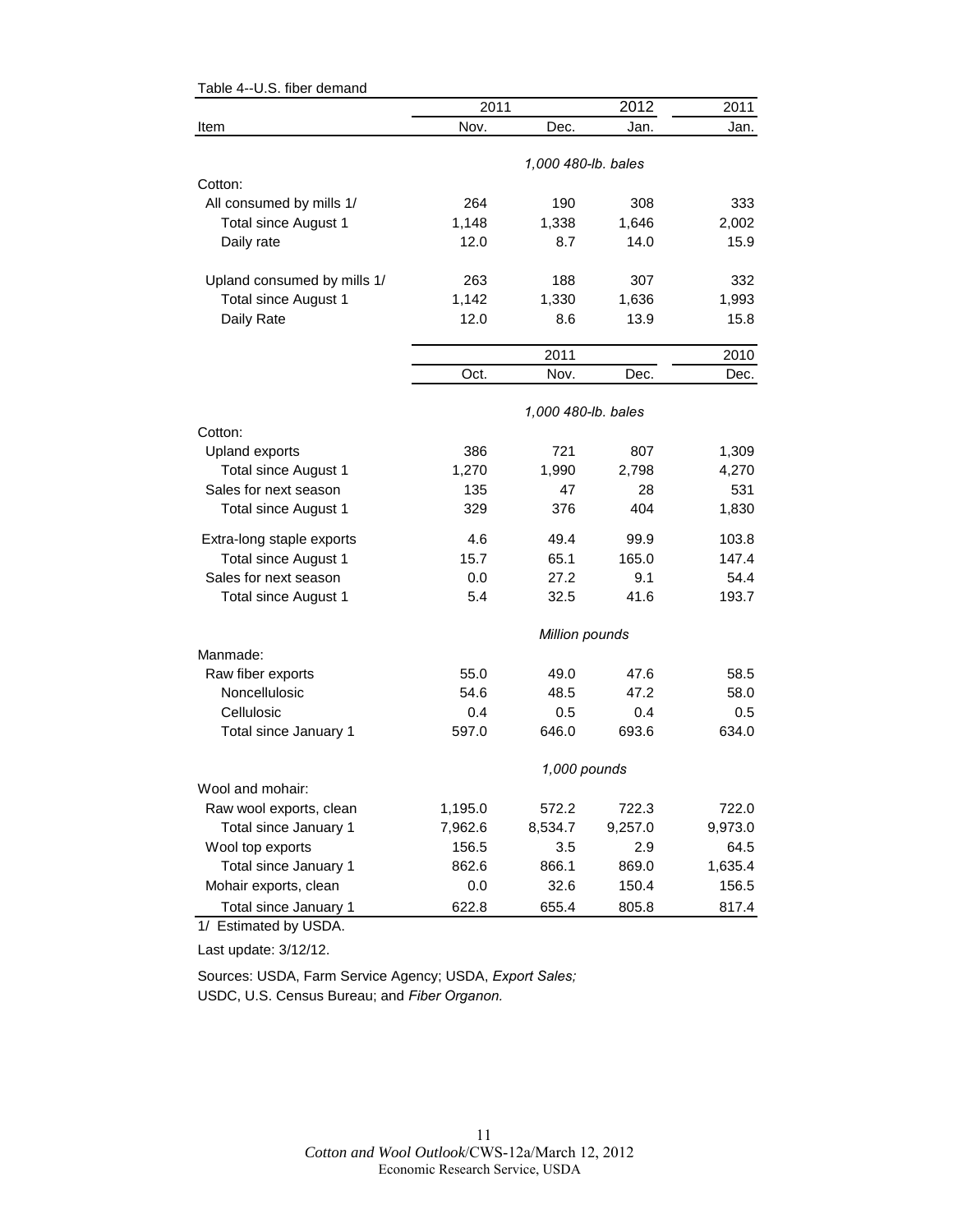|                            | 2011      |                   | 2012      | 2011      |
|----------------------------|-----------|-------------------|-----------|-----------|
| Item                       | Dec.      | Jan.              | Feb.      | Feb.      |
|                            |           | Cents per pound   |           |           |
| Domestic cotton prices:    |           |                   |           |           |
| Adjusted world price       | 75.33     | 80.21             | 80.47     | 193.78    |
| Upland spot 41-34          | 85.99     | 89.83             | 85.17     | 177.65    |
| Pima spot 03-46            | 163.00    | 139.70            | 132.00    | 239.63    |
| Average price received by  |           |                   |           |           |
| upland producers           | 88.50     | 90.30             | 92.30     | 92.90     |
| Far Eastern cotton quotes: |           |                   |           |           |
| A Index                    | 95.43     | 101.51            | 100.86    | 214.26    |
| Memphis/Eastern            | 102.13    | 110.31            | 105.63    | 212.13    |
| Memphis/Orleans/Texas      | 100.75    | 108.69            | 103.56    | 211.63    |
| California/Arizona         | 108.13    | 115.63            | 110.38    | 216.88    |
|                            |           | Dollars per pound |           |           |
| Wool prices (clean):       |           |                   |           |           |
| <b>U.S. 56s</b>            | NQ.       | NQ.               | <b>NQ</b> | NQ.       |
| Australian 56s 1/          | 3.64      | 3.76              | 4.04      | 3.68      |
| <b>U.S. 60s</b>            | <b>NQ</b> | <b>NQ</b>         | NQ.       | NQ.       |
| Australian 60s 1/          | 6.67      | 6.95              | 7.20      | 4.98      |
| <b>U.S. 64s</b>            | <b>NQ</b> | <b>NQ</b>         | <b>NQ</b> | <b>NQ</b> |
| Australian 64s 1/          | 6.24      | 6.35              | 6.67      | 5.44      |

#### <span id="page-11-0"></span>Table 5--U.S. and world fiber prices

NQ = No quote.

1/ In bond, Charleston, SC.

Last update: 3/12/12.

Sources: USDA, *Cotton Price Statistics* ; Cotlook Ltd., *Cotton Outlook* ; and trade reports.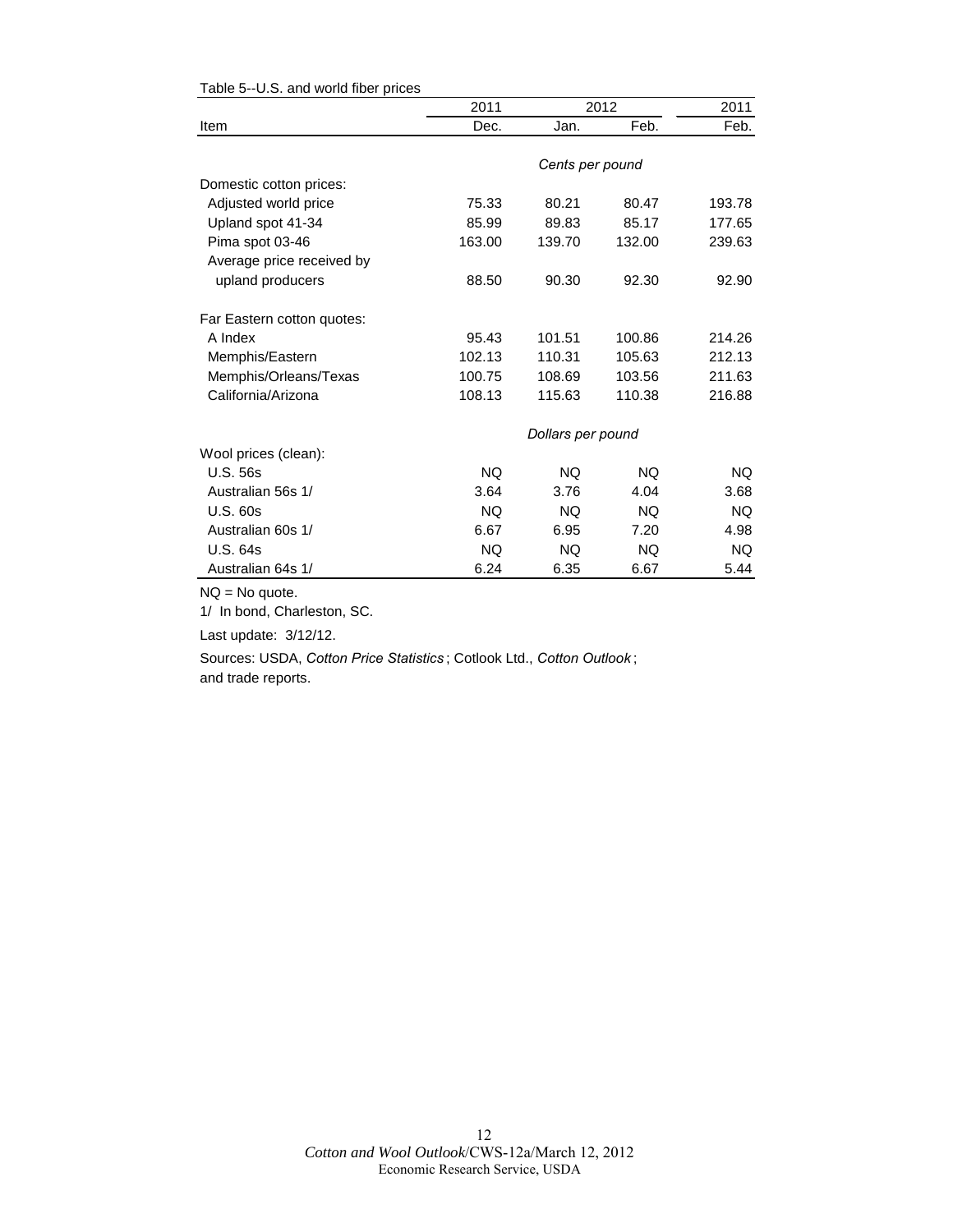|                           |           | 2011      |                 | 2010      |
|---------------------------|-----------|-----------|-----------------|-----------|
| Item                      | Oct.      | Nov.      | Dec.            | Dec.      |
|                           |           |           | 1,000 pounds 1/ |           |
| Yarn, thread, and fabric: | 227,661   | 230,442   | 224,679         | 225,305   |
| Cotton                    | 49,557    | 53,626    | 51,232          | 57,287    |
| Linen                     | 16,261    | 17,859    | 18,298          | 16,167    |
| Wool                      | 3,614     | 3,470     | 2,971           | 3,501     |
| Silk                      | 667       | 625       | 560             | 718       |
| Manmade                   | 157,561   | 154,862   | 151,618         | 147,631   |
| Apparel:                  | 1,000,698 | 827,785   | 712,068         | 841,040   |
| Cotton                    | 550,757   | 475,652   | 409,392         | 519,137   |
| Linen                     | 8,359     | 7,609     | 7,722           | 7,740     |
| Wool                      | 37,473    | 21,199    | 15,461          | 14,899    |
| Silk                      | 7,901     | 7,282     | 7,487           | 7,722     |
| Manmade                   | 396,209   | 316,042   | 272,007         | 291,542   |
| Home furnishings:         | 240,664   | 220,989   | 171,801         | 203,886   |
| Cotton                    | 122,206   | 116,062   | 94,159          | 117,962   |
| Linen                     | 886       | 849       | 751             | 816       |
| Wool                      | 584       | 306       | 372             | 275       |
| Silk                      | 126       | 145       | 149             | 245       |
| Manmade                   | 116,862   | 103,626   | 76,370          | 84,589    |
| Floor coverings:          | 56,523    | 55,659    | 51,817          | 52,324    |
| Cotton                    | 7,065     | 6,966     | 6,128           | 7,296     |
| Linen                     | 13,305    | 12,636    | 12,402          | 13,162    |
| Wool                      | 8,714     | 10,507    | 10,074          | 10,069    |
| Silk                      | 1,715     | 1,800     | 1,597           | 1,730     |
| Manmade                   | 25,724    | 23,750    | 21,617          | 20,067    |
| Total imports: 2/         | 1,541,912 | 1,348,031 | 1,170,603       | 1,333,541 |
| Cotton                    | 732,927   | 655,709   | 564,469         | 705,524   |
| Linen                     | 39,311    | 39,529    | 39,771          | 38,843    |
| Wool                      | 51,289    | 36,243    | 29,299          | 29,133    |
| Silk                      | 10,427    | 9,855     | 9,794           | 10,415    |
| Manmade                   | 707,958   | 606,694   | 527,269         | 549,626   |

<span id="page-12-0"></span>Table 6--U.S. textile imports, by fiber

1/ Raw-fiber equivalent. 2/ Includes headgear.

Last update: 03/12/12.

Sources: USDA, Economic Research Service; and USDC, U.S. Census Bureau.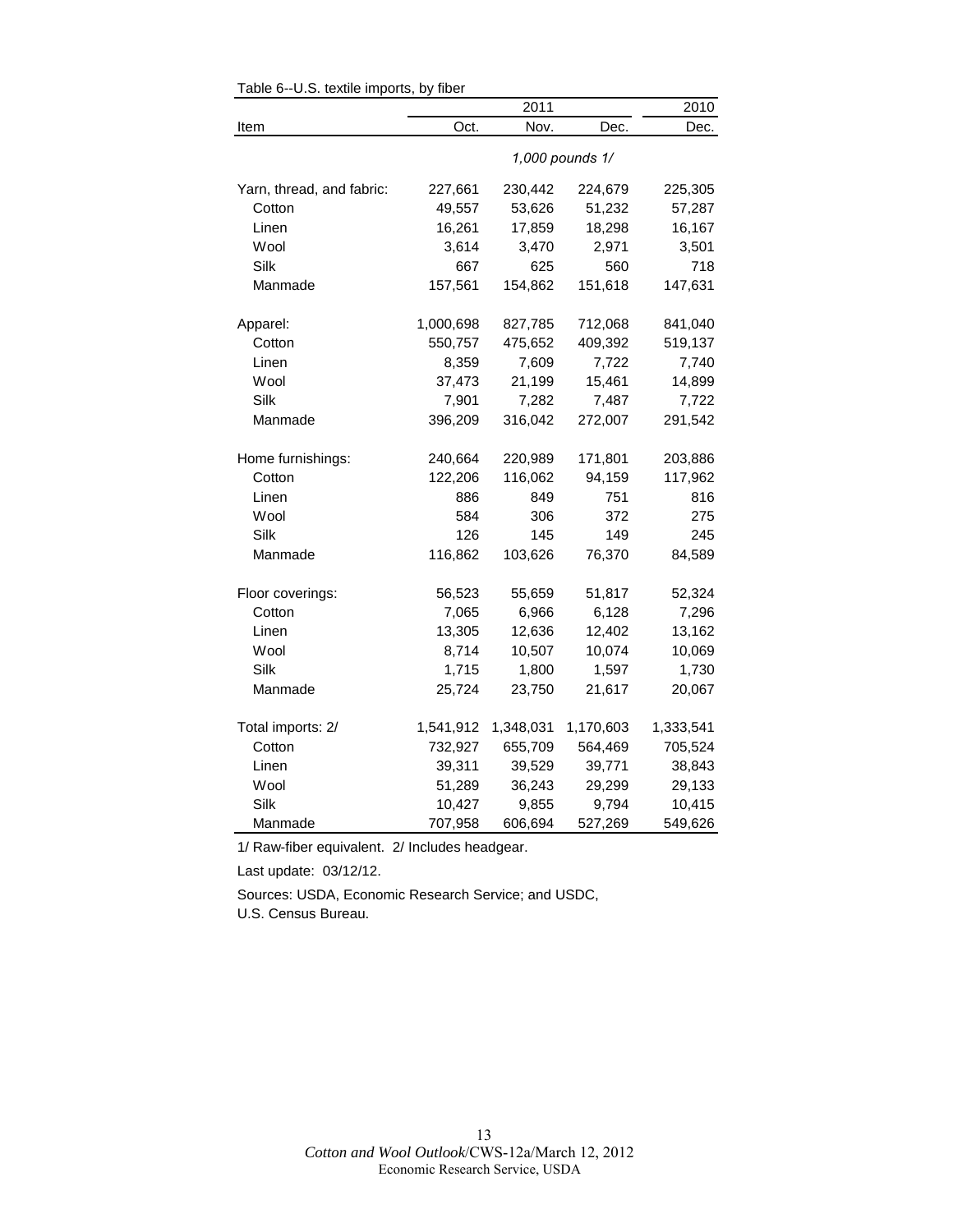|                           |         | 2011            |         | 2010    |
|---------------------------|---------|-----------------|---------|---------|
| Item                      | Oct.    | Nov.            | Dec.    | Dec.    |
|                           |         | 1,000 pounds 1/ |         |         |
| Yarn, thread, and fabric: | 253,519 | 230,123         | 182,025 | 228,134 |
| Cotton                    | 141,612 | 126,958         | 88,652  | 124,933 |
| Linen                     | 7,028   | 6,521           | 6,178   | 6,693   |
| Wool                      | 3,187   | 3,311           | 2,728   | 2,988   |
| Silk                      | 1,003   | 888             | 1,069   | 1,017   |
| Manmade                   | 100,689 | 92,445          | 83,398  | 92,503  |
| Apparel:                  | 22,399  | 21,980          | 23,208  | 22,270  |
| Cotton                    | 9,712   | 9,778           | 10,559  | 10,221  |
| Linen                     | 546     | 495             | 537     | 318     |
| Wool                      | 1,506   | 1,448           | 1,465   | 1,459   |
| Silk                      | 1,269   | 1,067           | 993     | 1,199   |
| Manmade                   | 9,365   | 9,193           | 9,654   | 9,073   |
| Home furnishings:         | 4,130   | 4,363           | 3,698   | 4,012   |
| Cotton                    | 1,874   | 2,073           | 1,728   | 1,646   |
| Linen                     | 166     | 172             | 123     | 174     |
| Wool                      | 109     | 99              | 75      | 379     |
| Silk                      | 87      | 91              | 53      | 79      |
| Manmade                   | 1,894   | 1,929           | 1,720   | 1,734   |
| Floor coverings:          | 31,408  | 31,657          | 31,021  | 30,653  |
| Cotton                    | 2,065   | 2,141           | 2,238   | 2,534   |
| Linen                     | 939     | 950             | 1,059   | 1,392   |
| Wool                      | 2,905   | 2,853           | 2,864   | 2,308   |
| Silk                      | 23      | 36              | 44      | 38      |
| Manmade                   | 25,476  | 25,677          | 24,816  | 24,380  |
| Total exports: 2/         | 311,658 | 288,378         | 240,219 | 285,291 |
| Cotton                    | 155,335 | 141,047         | 103,290 | 139,436 |
| Linen                     | 8,687   | 8,145           | 7,904   | 8,584   |
| Wool                      | 7,718   | 7,719           | 7,141   | 7,144   |
| Silk                      | 2,381   | 2,082           | 2,159   | 2,333   |
| Manmade                   | 137,537 | 129,385         | 119,725 | 127,794 |

<span id="page-13-0"></span>Table 7--U.S. textile exports, by fiber

1/ Raw-fiber equivalent. 2/ Includes headgear.

Last update: 03/12/12.

Sources: USDA, Economic Research Service; and USDC,

U.S. Census Bureau.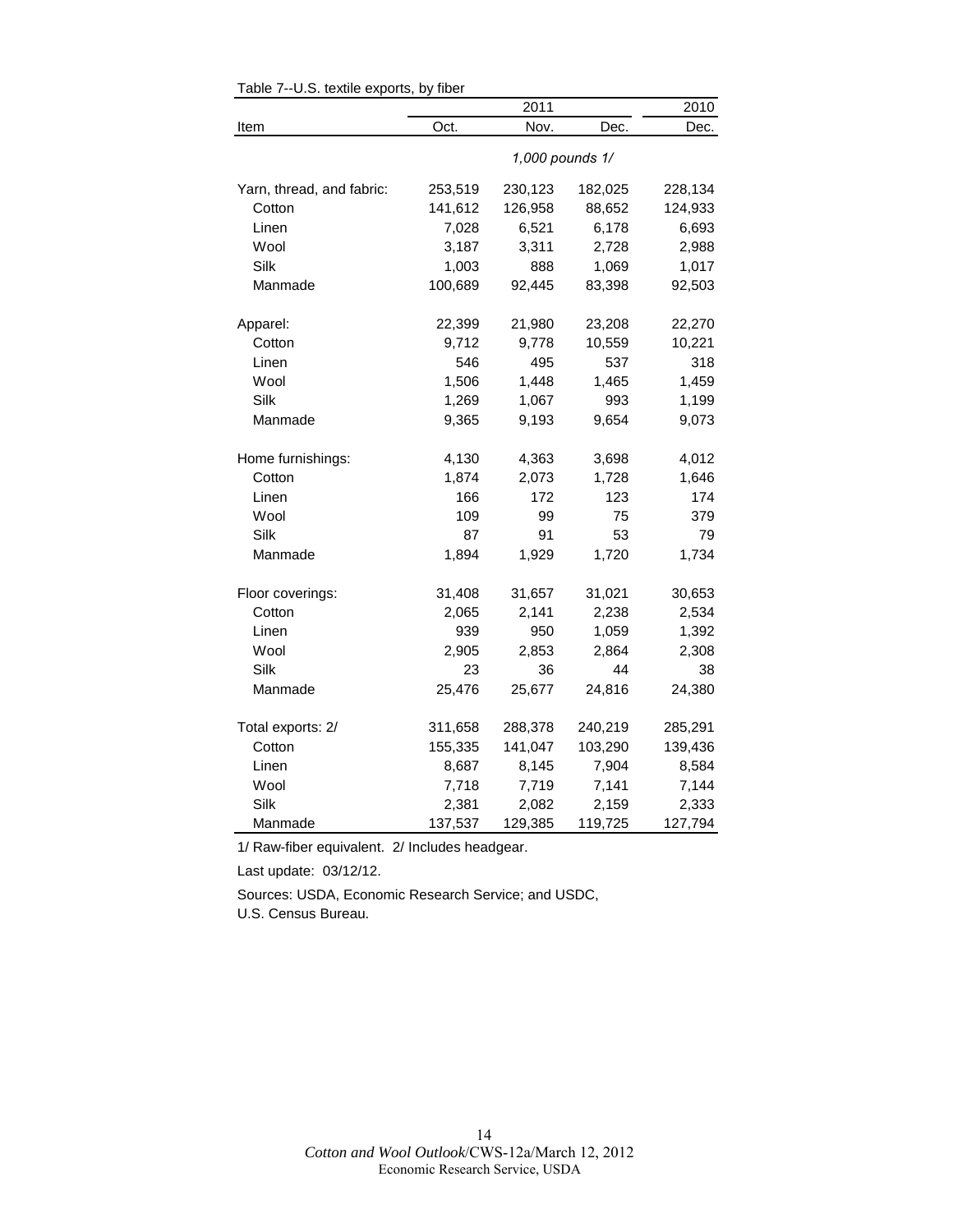|                    |         | 2011    |                 | 2010    |
|--------------------|---------|---------|-----------------|---------|
| Region/country     | Oct.    | Nov.    | Dec.            | Dec.    |
|                    |         |         | 1,000 pounds 1/ |         |
| North America      | 159,240 | 141,764 | 121,203         | 157,713 |
| Canada             | 3,150   | 3,105   | 3,010           | 3,169   |
| Costa Rica         | 848     | 747     | 885             | 918     |
| Dominican Republic | 5,568   | 6,349   | 4,833           | 6,735   |
| El Salvador        | 21,111  | 18,503  | 18,936          | 26,105  |
| Guatemala          | 9,157   | 6,649   | 6,409           | 8,242   |
| Haiti              | 13,031  | 11,372  | 9,094           | 12,351  |
| Honduras           | 33,445  | 32,011  | 26,376          | 37,676  |
| Mexico             | 50,298  | 46,710  | 39,853          | 46,459  |
| Nicaragua          | 22,609  | 16,313  | 11,805          | 16,041  |
| South America      | 4,441   | 3,849   | 3,507           | 5,760   |
| <b>Brazil</b>      | 161     | 222     | 239             | 844     |
| Colombia           | 1,662   | 1,250   | 985             | 2,096   |
| Peru               | 2,485   | 2,295   | 2,211           | 2,656   |
| Europe             | 14,376  | 11,734  | 9,544           | 14,575  |
| Germany            | 964     | 853     | 804             | 815     |
| Italy              | 1,594   | 1,549   | 1,720           | 5,320   |
| Portugal           | 1,481   | 1,568   | 940             | 1,440   |
| Turkey             | 6,379   | 4,856   | 3,574           | 4,104   |
| Asia               | 538,239 | 484,589 | 416,212         | 511,610 |
| Bahrain            | 1,999   | 1,163   | 982             | 1,615   |
| Bangladesh         | 37,437  | 35,571  | 30,453          | 47,197  |
| Cambodia           | 23,978  | 20,342  | 15,516          | 20,151  |
| China              | 249,417 | 214,370 | 189,308         | 222,219 |
| Hong Kong          | 931     | 1,142   | 790             | 1,101   |
| India              | 59,305  | 54,479  | 44,272          | 53,038  |
| Indonesia          | 26,327  | 27,042  | 22,591          | 24,591  |
| Israel             | 785     | 575     | 915             | 1,199   |
| Japan              | 1,067   | 1,284   | 1,117           | 1,068   |
| Jordan             | 4,342   | 3,292   | 3,478           | 4,252   |
| Malaysia           | 2,792   | 2,595   | 2,420           | 2,968   |
| Pakistan           | 57,662  | 59,639  | 49,443          | 62,269  |
| Philippines        | 4,727   | 4,302   | 3,965           | 4,931   |
| South Korea        | 6,890   | 5,362   | 5,749           | 5,163   |
| Sri Lanka          | 7,323   | 6,329   | 4,626           | 6,592   |
| Taiwan             | 2,860   | 2,418   | 2,423           | 3,061   |
| Thailand           | 6,930   | 6,828   | 5,409           | 10,600  |
| Vietnam            | 42,296  | 36,489  | 31,197          | 37,639  |
| Oceania            | 29      | 43      | 55              | 47      |
| Africa             | 16,601  | 13,729  | 13,947          | 15,816  |
| Egypt              | 8,158   | 6,462   | 7,643           | 9,269   |
| Kenya              | 2,083   | 1,979   | 1,431           | 2,284   |
| Lesotho            | 4,059   | 3,350   | 3,082           | 2,643   |
| Mauritius          | 810     | 939     | 751             | 557     |
| World 2/           | 732,927 | 655,709 | 564,469         | 705,524 |

<span id="page-14-0"></span>Table 8--U.S. cotton textile imports, by origin

Last update: 03/12/12.

Sources: USDA, Economic Research Service; and USDC, U.S. Census Bureau.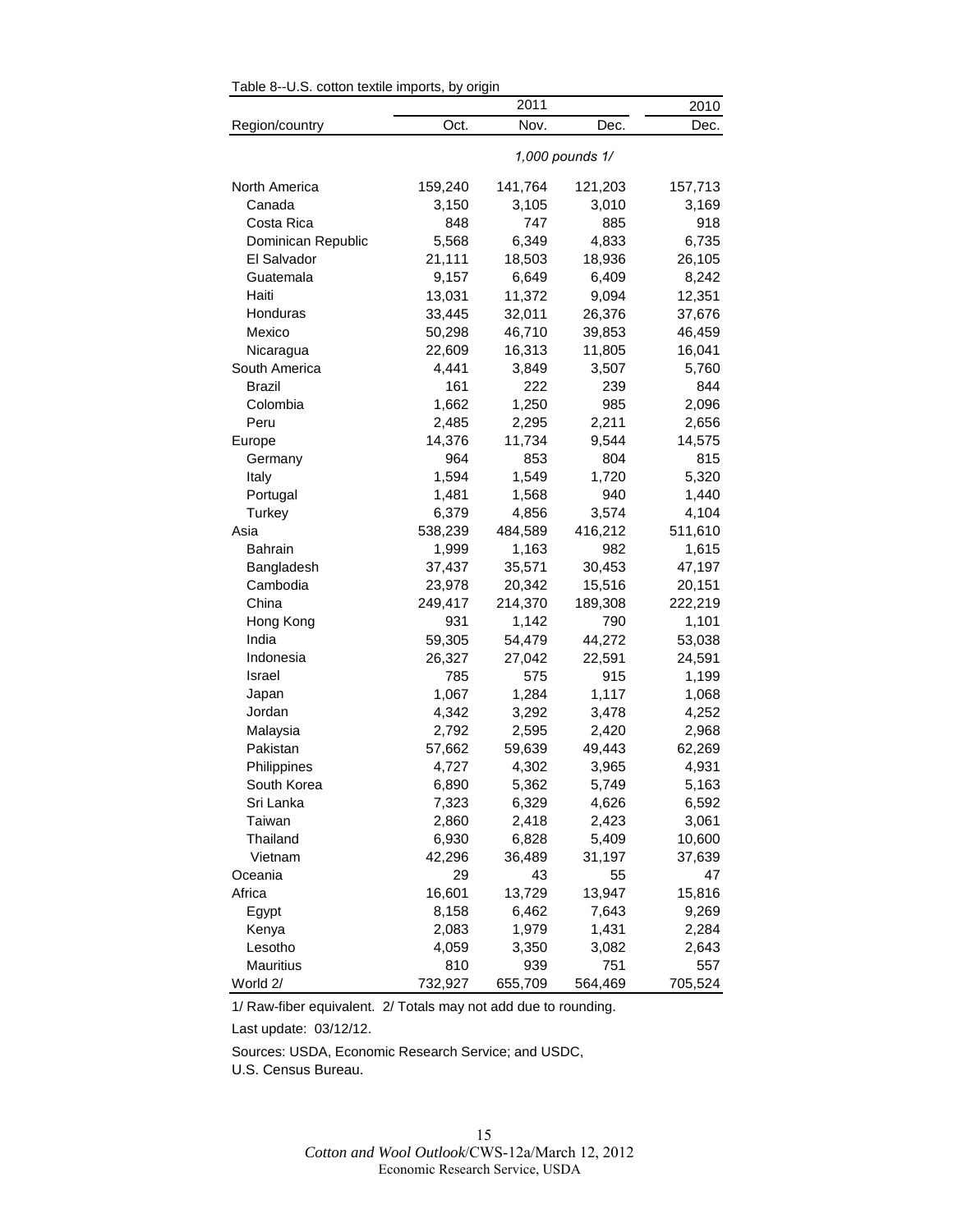|                             |         | 2011            |         | 2010    |  |  |  |
|-----------------------------|---------|-----------------|---------|---------|--|--|--|
| Region/country              | Oct.    | Nov.            | Dec.    | Dec.    |  |  |  |
|                             |         | 1,000 pounds 1/ |         |         |  |  |  |
| North America               | 140,808 | 125,624         | 87,951  | 123,265 |  |  |  |
| Bahamas                     | 103     | 135             | 99      | 104     |  |  |  |
| Canada                      | 9,897   | 9,231           | 9,692   | 9,802   |  |  |  |
| Costa Rica                  | 307     | 229             | 262     | 277     |  |  |  |
| Dominican Republic          | 34,394  | 24,335          | 11,010  | 21,605  |  |  |  |
| El Salvador                 | 11,262  | 10,068          | 9,407   | 7,281   |  |  |  |
| Guatemala                   | 2,684   | 2,127           | 2,089   | 3,963   |  |  |  |
| Haiti                       | 580     | 418             | 375     | 358     |  |  |  |
| Honduras                    | 54,403  | 50,127          | 31,956  | 56,658  |  |  |  |
| Jamaica                     | 123     | 226             | 91      | 152     |  |  |  |
| Mexico                      | 24,710  | 26,112          | 21,180  | 20,822  |  |  |  |
| Nicaragua                   | 1,749   | 1,930           | 1,269   | 1,731   |  |  |  |
| Panama                      | 335     | 398             | 263     | 158     |  |  |  |
| South America               | 2,071   | 2,559           | 3,225   | 2,980   |  |  |  |
| Brazil                      | 511     | 539             | 716     | 486     |  |  |  |
| Chile                       | 174     | 321             | 219     | 391     |  |  |  |
| Colombia                    | 438     | 894             | 1,678   | 379     |  |  |  |
| Peru                        | 210     | 101             | 178     | 339     |  |  |  |
| Venezuela                   | 473     | 374             | 192     | 1,129   |  |  |  |
| Europe                      | 3,172   | 3,060           | 3,262   | 3,946   |  |  |  |
| Belgium                     | 259     | 280             | 470     | 401     |  |  |  |
| France                      | 79      | 88              | 117     | 107     |  |  |  |
| Germany                     | 626     | 537             | 601     | 564     |  |  |  |
| Italy                       | 114     | 144             | 250     | 166     |  |  |  |
| Netherlands                 | 265     | 489             | 311     | 405     |  |  |  |
| Russia                      | 159     | 111             | 97      | 78      |  |  |  |
| Turkey                      | 50      | 49              | 75      | 562     |  |  |  |
| United Kingdom              | 1,052   | 1,001           | 836     | 1,018   |  |  |  |
| Asia                        | 8,061   | 8,622           | 7,658   | 8,346   |  |  |  |
| Bangladesh                  | 8       | 0               | 0       | 13      |  |  |  |
| China                       | 4,424   | 5,315           | 3,624   | 4,466   |  |  |  |
| Hong Kong                   | 531     | 443             | 661     | 451     |  |  |  |
| India                       | 314     | 192             | 162     | 218     |  |  |  |
| Israel                      | 190     | 101             | 168     | 276     |  |  |  |
| Japan                       | 778     | 816             | 911     | 758     |  |  |  |
| Pakistan                    | 53      | 92              | 47      | 268     |  |  |  |
| Saudi Arabia                | 115     | 151             | 145     | 150     |  |  |  |
| Singapore                   | 179     | 246             | 151     | 152     |  |  |  |
| South Korea                 | 622     | 498             | 673     | 566     |  |  |  |
| Taiwan                      | 88      | 82              | 153     | 77      |  |  |  |
| <b>United Arab Emirates</b> | 204     | 246             | 349     | 377     |  |  |  |
| Oceania                     | 908     | 839             | 888     | 636     |  |  |  |
| Australia                   | 686     | 645             | 772     | 514     |  |  |  |
| Africa                      | 280     | 290             | 259     | 263     |  |  |  |
| South Africa                | 73      | 41              | 78      | 55      |  |  |  |
| World 2/                    | 155,335 | 141,047         | 103,290 | 139,436 |  |  |  |

<span id="page-15-0"></span>Table 9--U.S. cotton textile exports, by destination

Last update: 03/12/12.

Sources: USDA, Economic Research Service; and USDC,

U.S. Census Bureau.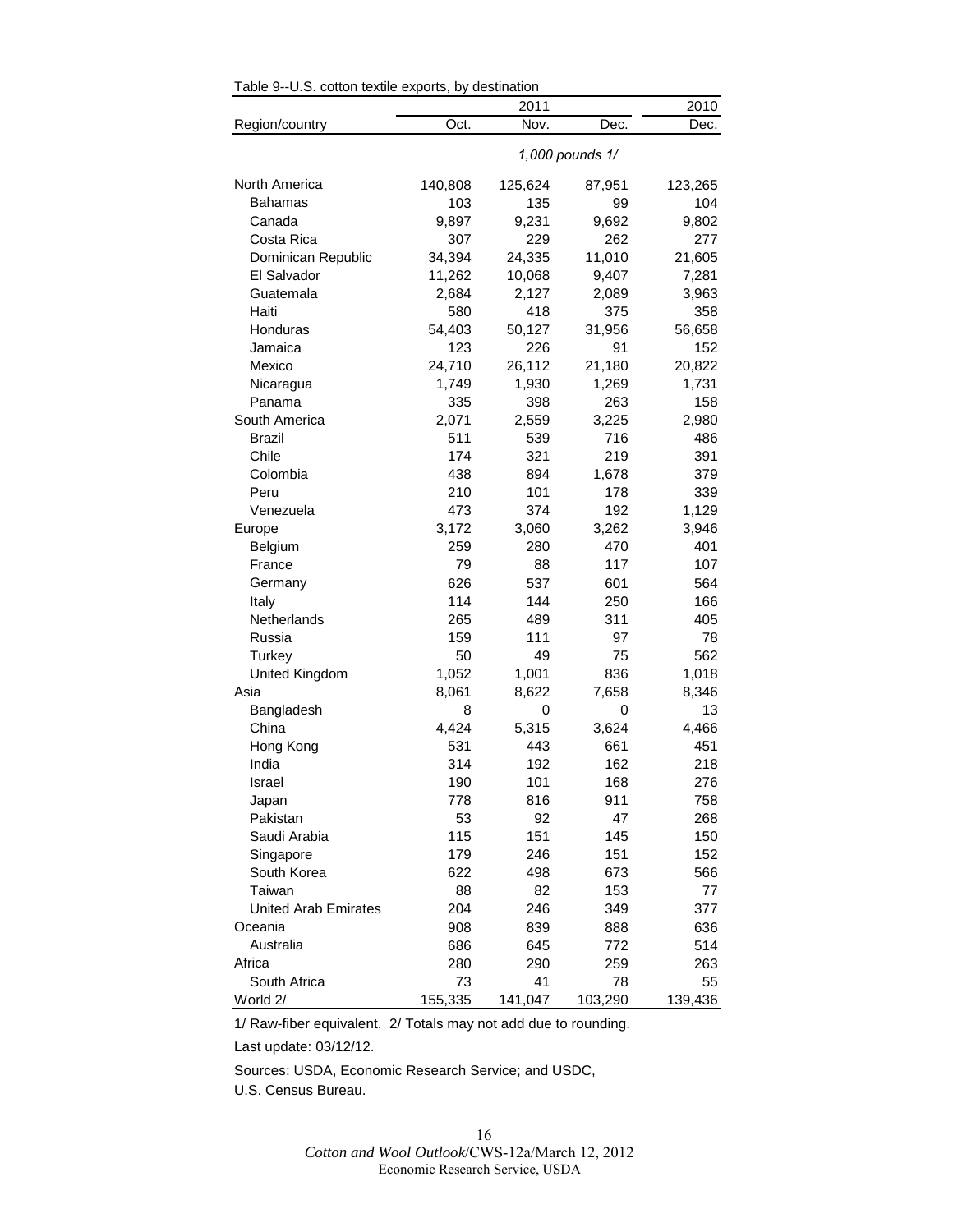| Table 10--Acreage, yield, and production estimates, 2011<br>State/region | Planted | Harvested         | Yield          | Production  |
|--------------------------------------------------------------------------|---------|-------------------|----------------|-------------|
|                                                                          |         |                   | Pounds/        |             |
|                                                                          |         | -- 1,000 acres -- | harvested acre | 1,000 bales |
| Upland:                                                                  |         |                   |                |             |
| Alabama                                                                  | 460     | 447               | 762            | 710         |
| Florida                                                                  | 122     | 120               | 660            | 165         |
| Georgia                                                                  | 1,600   | 1,520             | 805            | 2,550       |
| North Carolina                                                           | 805     | 800               | 630            | 1,050       |
| South Carolina                                                           | 303     | 301               | 773            | 485         |
| Virginia                                                                 | 116     | 115               | 689            | 165         |
| Southeast                                                                | 3,406   | 3,303             | 745            | 5,125       |
| Arkansas                                                                 | 680     | 660               | 938            | 1,290       |
| Louisiana                                                                | 295     | 290               | 852            | 515         |
| Mississippi                                                              | 630     | 605               | 968            | 1,220       |
| Missouri                                                                 | 375     | 367               | 961            | 735         |
| <b>Tennessee</b>                                                         | 495     | 490               | 813            | 830         |
| Delta                                                                    | 2,475   | 2,412             | 913            | 4,590       |
| Kansas                                                                   | 80      | 68                | 494            | 70          |
| Oklahoma                                                                 | 415     | 70                | 432            | 63          |
| Texas                                                                    | 7,550   | 3,100             | 542            | 3,500       |
| Southwest                                                                | 8,045   | 3,238             | 539            | 3,633       |
| Arizona                                                                  | 250     | 248               | 1,548          | 800         |
| California                                                               | 182     | 181               | 1,432          | 540         |
| New Mexico                                                               | 68      | 62                | 1,084          | 140         |
| West                                                                     | 500     | 491               | 1,447          | 1,480       |
| <b>Total Upland</b>                                                      | 14,426  | 9,444             | 754            | 14,828      |
| Pima:                                                                    |         |                   |                |             |
| Arizona                                                                  | 10      | 10                | 960            | 20          |
| California                                                               | 273     | 272               | 1,376          | 780         |
| New Mexico                                                               | 3       | 3                 | 805            | 6           |
| Texas                                                                    | 20      | 19                | 1,038          | 40          |
| <b>Total Pima</b>                                                        | 306     | 304               | 1,336          | 846         |
| Total all                                                                | 14,732  | 9,748             | 772            | 15,674      |

<span id="page-16-0"></span>

| Table 10--Acreage, yield, and production estimates, 2011 |  |  |  |
|----------------------------------------------------------|--|--|--|
|                                                          |  |  |  |

Last update: 03/12/12.

Source: USDA, January 2012 *Crop Production* report.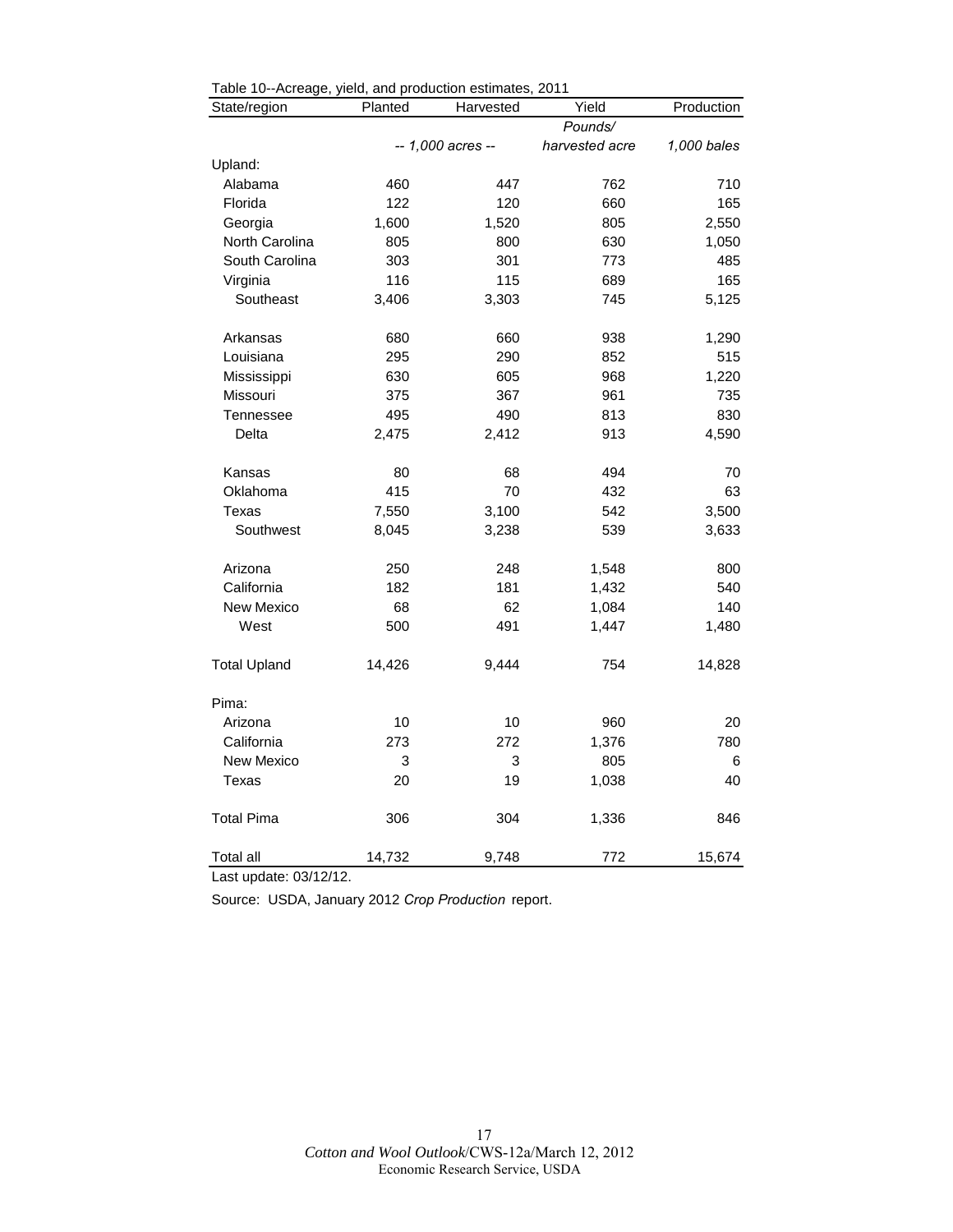<span id="page-17-0"></span>

| Table 11--Annual U.S. cotton textile imports, by origin |                 |           |           |           |           |  |  |  |  |
|---------------------------------------------------------|-----------------|-----------|-----------|-----------|-----------|--|--|--|--|
| Region/Country                                          | 2007            | 2008      | 2009      | 2010      | 2011      |  |  |  |  |
|                                                         | 1,000 pounds 1/ |           |           |           |           |  |  |  |  |
|                                                         |                 |           |           |           |           |  |  |  |  |
| North America                                           | 2,312,683       | 2,169,532 | 1,752,269 | 1,897,981 | 1,839,260 |  |  |  |  |
| Canada                                                  | 89,285          | 48,649    | 38,383    | 40,103    | 39,566    |  |  |  |  |
| Dominican Republic                                      | 107,750         | 89,928    | 58,254    | 70,737    | 70,750    |  |  |  |  |
| El Salvador                                             | 263,195         | 279,668   | 214,040   | 284,028   | 258,273   |  |  |  |  |
| Guatemala                                               | 176,197         | 155,535   | 120,312   | 117,612   | 106,356   |  |  |  |  |
| Haiti                                                   | 134,576         | 149,594   | 152,777   | 134,560   | 153,955   |  |  |  |  |
| Honduras                                                | 514,356         | 518,808   | 379,460   | 429,476   | 412,001   |  |  |  |  |
| Mexico                                                  | 761,315         | 702,449   | 606,025   | 628,594   | 581,538   |  |  |  |  |
| Nicaragua                                               | 182,792         | 179,718   | 162,116   | 178,477   | 206,973   |  |  |  |  |
| South America                                           | 182,290         | 141,807   | 101,403   | 101,271   | 59,298    |  |  |  |  |
| <b>Brazil</b>                                           | 84,913          | 62,393    | 43,050    | 33,026    | 3,740     |  |  |  |  |
| Europe                                                  | 278,517         | 202,577   | 141,718   | 162,047   | 138,968   |  |  |  |  |
| Turkey                                                  | 129,293         | 86,905    | 61,122    | 69,723    | 55,340    |  |  |  |  |
| Asia                                                    | 7,280,605       | 7,015,493 | 6,575,825 | 7,461,471 | 6,319,353 |  |  |  |  |
| Bangladesh                                              | 510,465         | 560,124   | 560,584   | 628,251   | 537,172   |  |  |  |  |
| Cambodia                                                | 299,527         | 296,774   | 235,474   | 272,888   | 251,639   |  |  |  |  |
| China                                                   | 2,641,762       | 2,578,544 | 2,765,618 | 3,310,555 | 2,744,997 |  |  |  |  |
| Hong Kong                                               | 194,610         | 140,913   | 22,510    | 16,631    | 12,502    |  |  |  |  |
| India                                                   | 757,286         | 744,688   | 701,018   | 788,224   | 687,902   |  |  |  |  |
| Indonesia                                               | 342,794         | 342,070   | 329,743   | 380,900   | 352,379   |  |  |  |  |
| Jordan                                                  | 118,388         | 89,297    | 67,083    | 60,885    | 47,888    |  |  |  |  |
| Malaysia                                                | 72,969          | 62,539    | 37,919    | 36,600    | 33,248    |  |  |  |  |
| Pakistan                                                | 1,003,788       | 931,327   | 861,343   | 926,191   | 766,688   |  |  |  |  |
| Philippines                                             | 147,229         | 109,217   | 75,548    | 71,524    | 66,283    |  |  |  |  |
| South Korea                                             | 113,880         | 103,624   | 84,262    | 85,824    | 68,853    |  |  |  |  |
| Sri Lanka                                               | 139,786         | 123,203   | 95,187    | 89,766    | 79,228    |  |  |  |  |
| Taiwan                                                  | 96,065          | 69,292    | 42,468    | 40,850    | 33,075    |  |  |  |  |
| Thailand                                                | 194,045         | 181,184   | 129,150   | 133,696   | 97,247    |  |  |  |  |
| Vietnam                                                 | 404,101         | 476,835   | 475,608   | 537,729   | 474,708   |  |  |  |  |
| Africa                                                  | 329,008         | 297,828   | 248,588   | 237,930   | 203,404   |  |  |  |  |
| Egypt                                                   | 132,914         | 133,824   | 121,209   | 130,666   | 108,009   |  |  |  |  |
| Lesotho                                                 | 66,429          | 58,093    | 44,978    | 44,154    | 39,588    |  |  |  |  |
| World 2/                                                | 10,385,844      | 9,829,113 | 8,820,812 | 9,861,621 | 8,564,312 |  |  |  |  |

Last update: 03/12/12.

Sources: USDA, Economic Research Service; and USDC, U.S. Census Bureau.